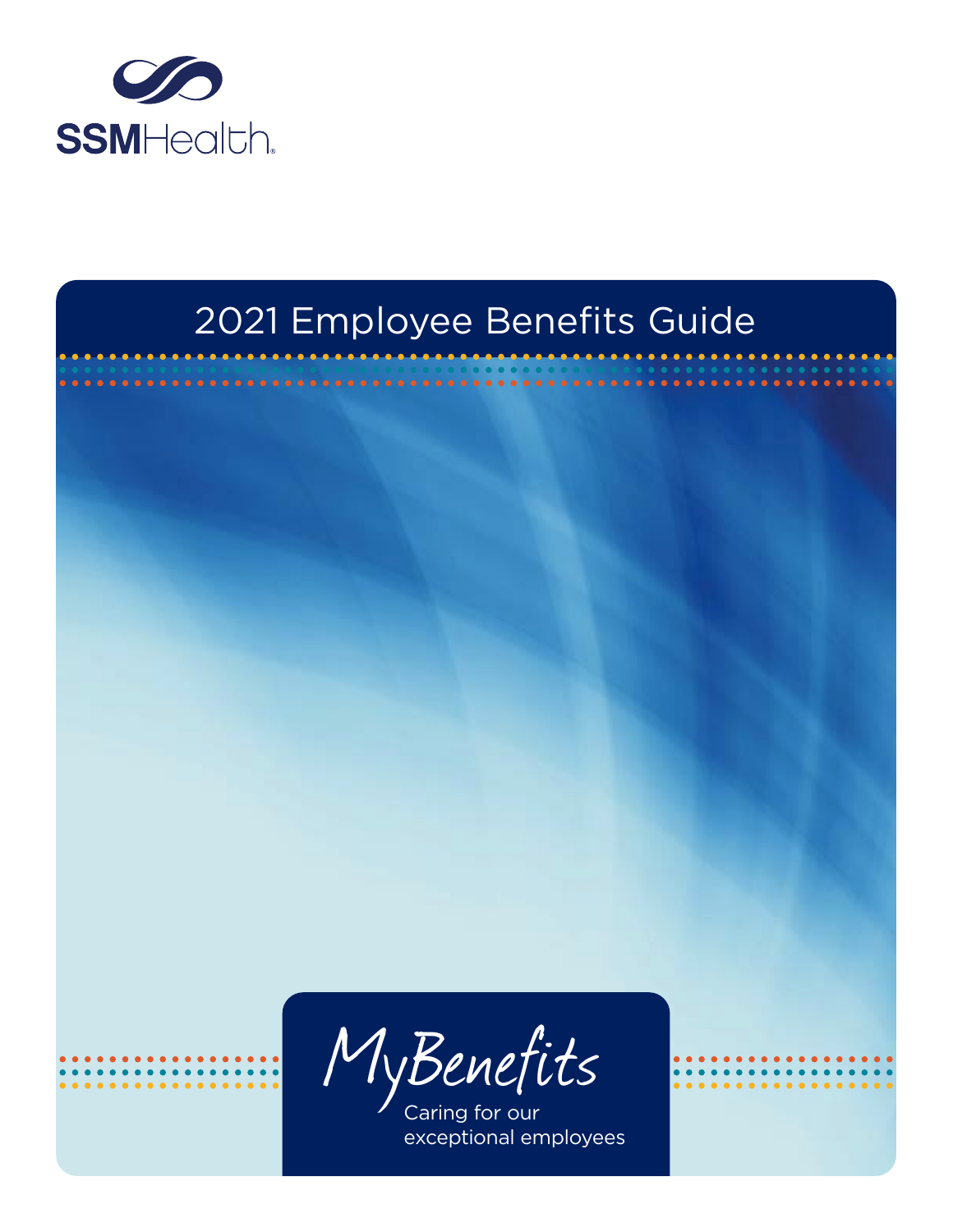We value and appreciate you as a member of our exceptional team at SSM Health. Thank you for being a healing presence to our patients, their families, each other and all those we serve. You are SSM Health!

At SSM Health, we are committed to offering a just and fair benefits package that you can personalize to fit your needs and those of your family. You may choose the benefits that are best for you.

To understand the benefit options completely, including benefits that may be offered at no cost, it is important that you read the materials outlined in this guide.

Once again, thank you for your commitment and dedication to our Mission and for providing an exceptional experience for our patients and those we serve.

### Table of contents

|                                   | Important Benefit Contacts 4           |  |
|-----------------------------------|----------------------------------------|--|
|                                   |                                        |  |
| <b>Right</b>                      |                                        |  |
|                                   |                                        |  |
|                                   | <b>S</b> Discounted Medical Premiums12 |  |
|                                   |                                        |  |
|                                   |                                        |  |
|                                   |                                        |  |
| $\overline{\mathbf{H}\mathbf{H}}$ |                                        |  |
| 9*                                |                                        |  |
| <u>iii </u>                       |                                        |  |
|                                   |                                        |  |
|                                   | Glossary of Health Coverage and        |  |

### **Informational Benefit V[ideos available at](http://www.ssmhealth.com/BenefitVideos)  ssmhealth.c[om/BenefitV](http://www.ssmhealth.com/BenefitVideos)ideos**

This informational booklet provides key features of the personal benefits offered at SSM Health and is for reference purposes only. When there is a discrepancy between this information and information in the Summary Plan Description (SPD), the SPD will prevail.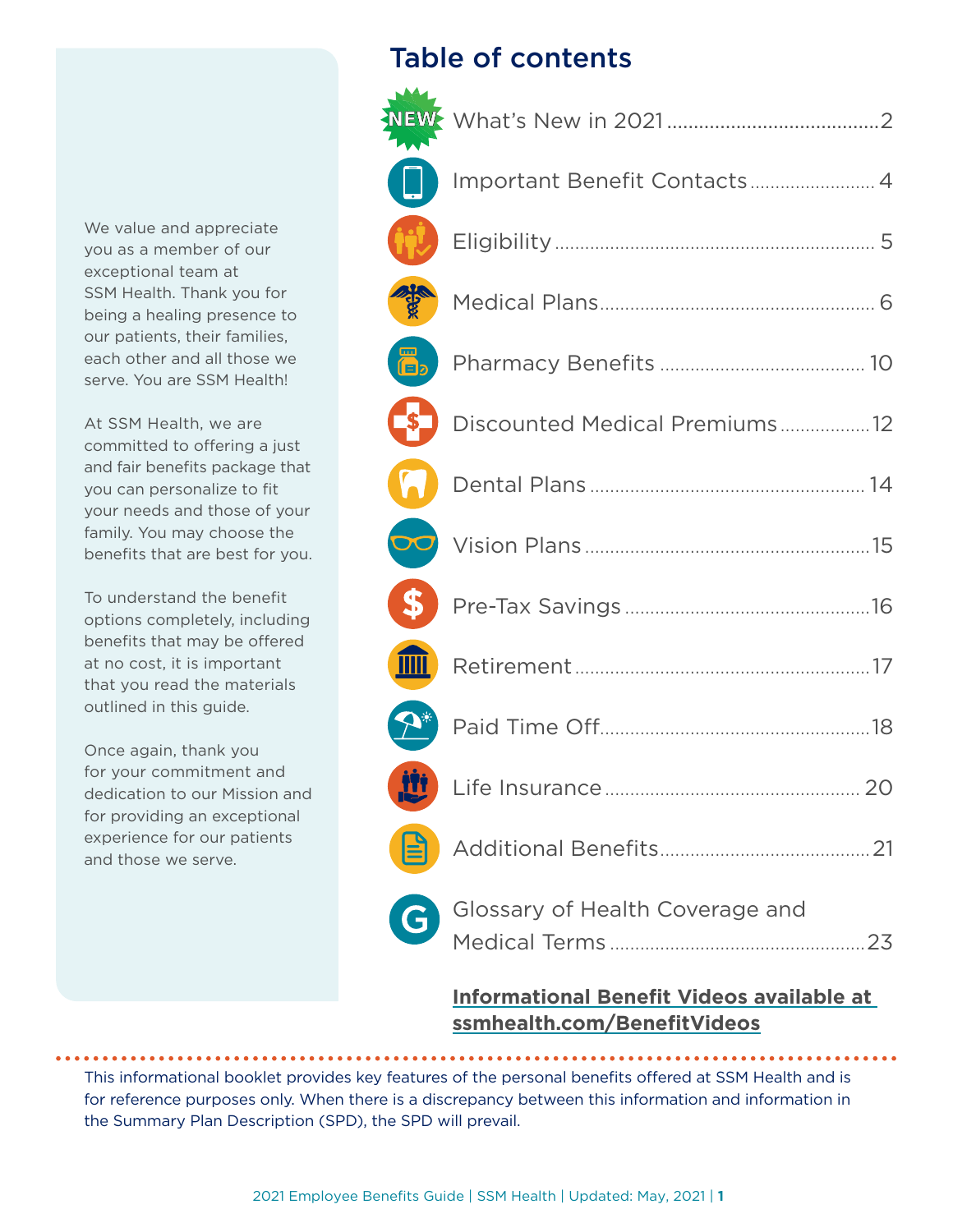### What's New for 2021 & Important Benefit Announcements

### No rate changes!

We are pleased to announce that 2020 premiums will carry over to 2021. If you are not making changes to your level of coverage, your per pay period deductions will be the same in 2021 as they were in 2020.

### Benefits Plus

You may purchase additional benefits through the convenience of payroll deduction, including:

- **•** Accident, Critical Illness and/or Hospital Indemnity Insurance
- **•** Pre-Paid Legal Services
- **•** Identity Theft Protection
- **•** Auto and Home Insurance

As part of the Benefits Plus relationship, you will also enjoy FREE access to an extensive discount program and valuable Financial Planning Resources (through FinFit). See page 21 for additional information the voluntary benefits.

The Voluntary Benefits highlighted below indicate whether you can enroll during the annual Benefits Open Enrollment period or if you can make enrollment elections at any time. The Benefits Plus Portal contains comprehensive benefit information and access to the discounts and financial planning resources. See the Voluntary Benefits section of this booklet for additional information about these offerings.

| <b>Enrollment or Changes only available during</b><br><b>Open Enrollment or with a qualifying</b><br><b>Work/Life Event via Workday</b> | <b>Programs available any time</b><br>via Benefits Plus Portal |
|-----------------------------------------------------------------------------------------------------------------------------------------|----------------------------------------------------------------|
| Accident Insurance                                                                                                                      | <b>Identity Theft Protection</b>                               |
| Critical Illness                                                                                                                        | Auto and Home Insurance                                        |
| Hospital Indemnity                                                                                                                      | Discount Program (Free)                                        |
| <b>Prepaid Legal Services</b>                                                                                                           | Financial Planning Resources (Free)                            |

### Defined Benefit (DB) Pension Plan

**Effective January 1, 2021:** All employees who were grandparented into the Defined Benefit (DB) Pension Plan will move to the higher match and basic contribution plan available through the Defined Contribution (DC) Plan. The Defined Benefit plan freezes on December 31, 2020. All accrued, vested benefits remain available to employees and may be accessed based on plan provisions. Statements reflecting final, accrued benefits in the DB Plan will be provided in early 2021.

### Paid Parental Leave

**Effective January 1, 2021:** One week paid parental leave will be available to both parents.

- **•** 40 hours of paid leave is pro-rated based on FTE
- **•** Includes adoptions
- **•** Covers bonding time
- **•** Compliments maternity leave for the birth parent
- **•** Available to benefit-eligible employees who have completed at least 90 days of employment with SSM Health.

### New Leave Administrator

SSM Health is continuously reviewing its vendor relationships to ensure that service delivery levels are meeting expectations. We are pleased to announce that effective January 1, 2021, two new leave administrators will begin providing short and long-term disability support to covered employees. Sedgwick will manage leave of absence and short-term disability; CIGNA will manage long-term disability claims. Employees will continue to have support from the SSM Health Leave of Absence team.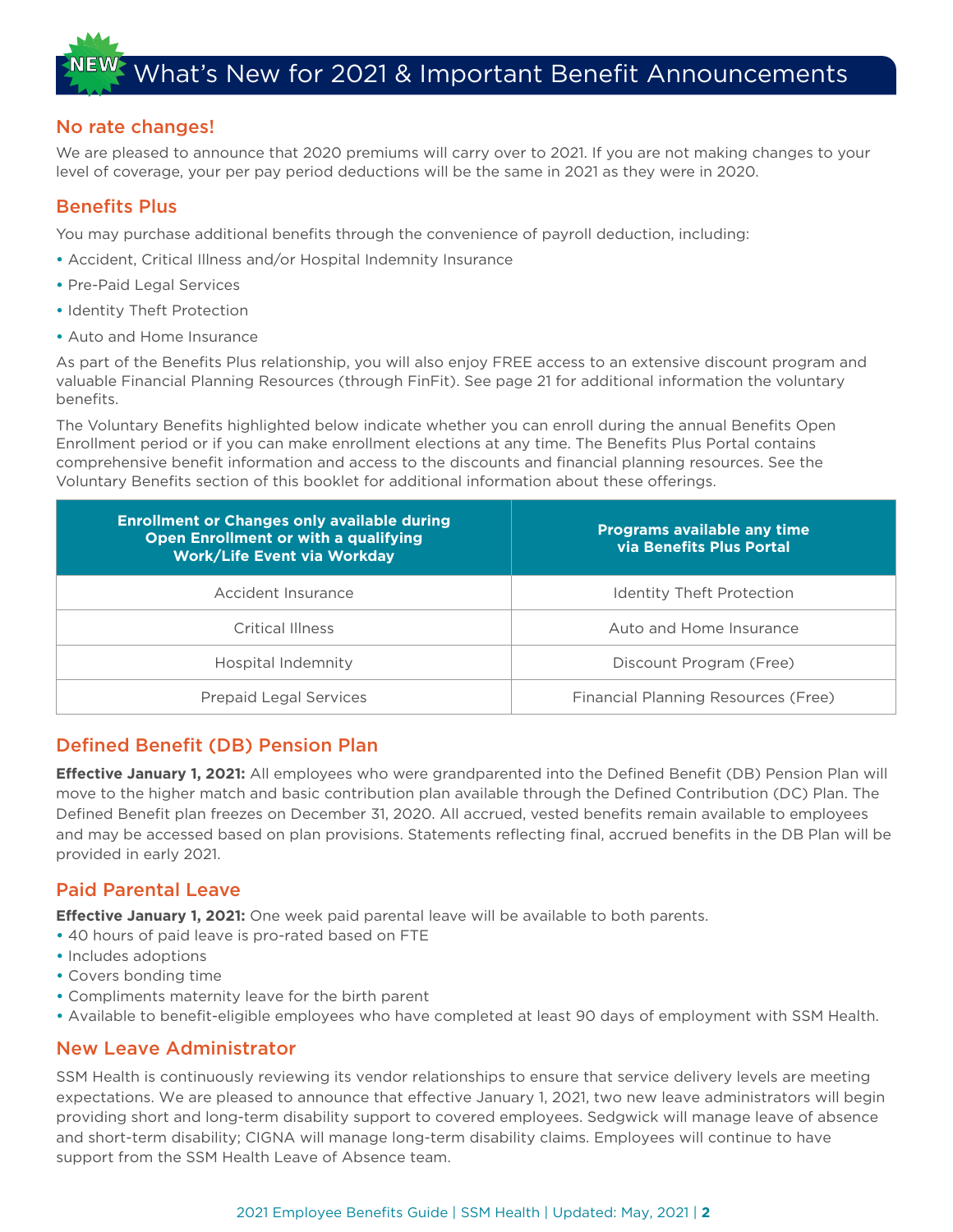### What's New for 2021 & Important Benefit Announcements

### Updated Leave Policies and Resources

Comprehensive leave resources are available at **ssmhealth.c[om/benefits](https://www.ssmhealth.com/employee-benefit-resources)**. Due to low utilization and to improve the leave administration process, **effective January 1, 2021**, PTO will continue to be used for the 7 - day elimination/ waiting period but will no longer be used to supplement short-term disability pay. Employees may use PTO once short-term disability pay ends.

### Pharmacy Benefit Upgrades – Vaccination Benefits

**Effective August 1, 2020:** Certain vaccines are now covered under the Pharmacy Benefit and may be obtained directly at the pharmacy for \$0 cost.

- **•** Visit **wellfirstbenefits.[com/employees](https://www.ssmhealth.com/employee-benefit-resources)** to view the Pharmacy Directory
- **•** SSM Health Pharmacies in Wisconsin and Mid-Missouri also provide the vaccination service
- **•** Employees may use the pharmacy vaccination service for their annual SSM Health-required flu shot
- **•** The following vaccinations are included in this benefit program:
	- **-** Influenza **-** Tetanus **-** Pneumonia **-** MMR **-** Hepatitis
	- **-** Varicella **-** Shingles **-** Meningitis **-** HPV

### Pharmacy Benefit Upgrades

**Effective January 1, 2021:** Two pharmacy benefit updates will provide savings to employees covered under WellFirst Health.

- **•** A maintenance medication program will be implemented; employees and covered dependents will have a 90-day fill requirement which will ensure they take advantage of the reduced copay benefit.
- **•** Employees and covered dependents who utilize specialty medications may see savings on their medications through a new co-pay max program. Note: This does not apply to employees enrolled in the WellFirst Health Savings Plan.

### Dental Benefits Expanded

**Effective January 1, 2021:** The former non-duplication provision is being replaced by Standard Coordination of Benefits. This means if you carry additional dental insurance through another provider or carrier, you may receive up to the maximum plan allowance from a combination of both the primary and secondary plans.

### Health Savings Account Limits Increased

**Effective January 1, 2021:** Employees may contribute an additional \$100 per year to their Health Savings Account (HSA). Employees who have elected the WellFirst Health Savings Plan are eligible to participate in the HSA. Explore the benefits of the WellFirst Health Savings Plan and the SSM Health-funded Health Savings Account by visiting the **S[SM Health Benefits V](http://www.ssmhealth.com/BenefitVideos)ideo Library**.

### Health Care Flexible Spending Account (HCFSA) Limits Increased

**Effective January 1, 2021:** Employees who elect to fund a Healthcare Flexible Spending Account (HCFSA) may contribute up to \$2,750 pre-tax. Please review the HCFSA section in this booklet to understand important program guidelines and timelines. Dependent Day Care Flexible Spending Account limits remain unchanged for 2021 – you may contribute up to \$5,000 pre-tax.

### Hospital Discount Program Revised

Effective January 1, 2021, copays are not part of the Hospital Discount program. This includes emergency room copays. All other current employee discounts and practices remain in place. Note: per state law, Wisconsin is not allowed to offer hospital discounts.

### MyChart.

Employees are encouraged to enroll in MyChart. A mobile app is also available. MyChart gives you 24/7 access to your health record and also enables you to:

- Schedule appointments online **•** Keep track of your health history
- **•** Keep an updated list of medications **•** Review test results
- 
- 
- **•** Communicate with your physician **•** Pay your physician office or hospital bill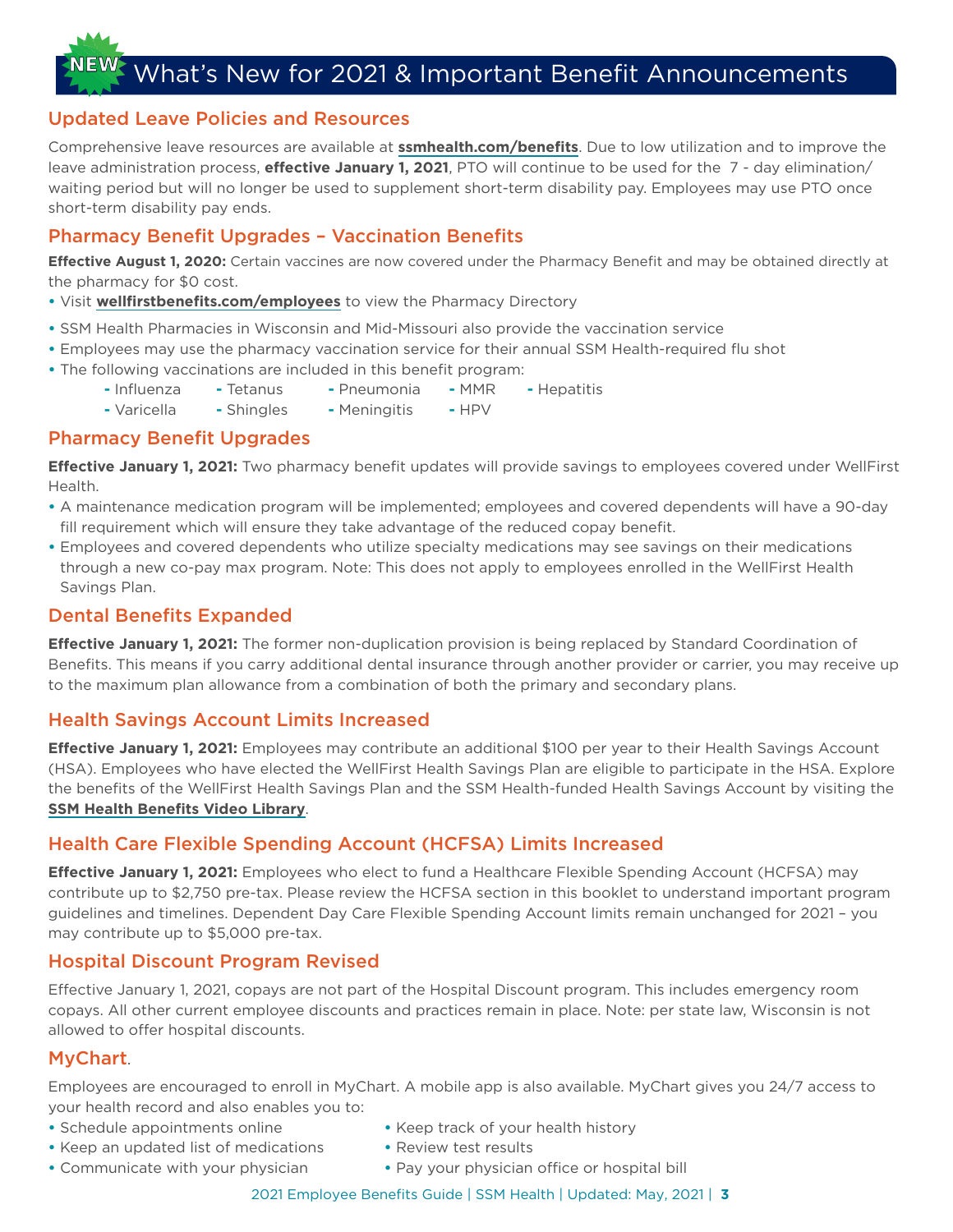# Benefit/HR Contact Information

### We are here to help you! Comprehensive Benefit Information

Access informational videos, helpful tools and comprehensive plan documents by visiting:



**HR** ON-DEMAND *Powered by Workday*

Outside SSM Health **ssmhealth.c[om/benefits](http://ssmhealth.com/benefits)**

### Technical Assistance

For technical assistance with Workday, Symantec VIP or general login support, call the Technology Service Center (TSC) at **1-866-776-4357**.

### Benefits and Workday Support

#### **Via phone**:

Call People Services at **1-844-776-6947** during business hours, Monday – Friday, 7 am – 5 pm

#### **Via the SSM Health intranet**:

#### Submit a ticket through **[AskHR 24/7](https://ssmhcprod.service-now.com/sp?id=hr_issue)**

**Via Workday Help**:

Comprehensive user guide available through the Workday

### Benefit Vendors/Administrators - 2021 Plan Year

### **IMPORTANT NOTICE:**

At SSM Health, we send benefits reminders and notifications via email and Workday. Remember to check your SSM Health work email and Workday inbox on a regular basis.

| <b>Vendor Name</b>                                                                                                            | <b>Benefit Administered</b>                   | <b>Website</b>                                            | <b>Phone</b> |
|-------------------------------------------------------------------------------------------------------------------------------|-----------------------------------------------|-----------------------------------------------------------|--------------|
| <b>WellFirst Health</b>                                                                                                       | Medical Plan                                  | wellfirstbenefits.com/employees                           | 877-274-4693 |
| <b>Navitus</b>                                                                                                                | <b>Prescription Plan</b>                      | navitus.com                                               | 866-333-2757 |
| Delta Dental of Missouri                                                                                                      | Dental Plan                                   | deltadentalmo.com                                         | 800-335-8266 |
| <b>VSP</b>                                                                                                                    | Vision Plan                                   | vsp.com                                                   | 800-877-7195 |
| Optum Financial (formerly<br>Connect Your Care)                                                                               | HSA and FSA Accounts                          | connectyourcare.com                                       | 844-881-0124 |
| <b>Empower Retirement</b>                                                                                                     | 403(b)/401(k)/457(b) Plans                    | empowermyretirement.com                                   | 855-728-7526 |
| Securian Financial                                                                                                            | Life Insurance                                | securian.com                                              | 833-810-8262 |
| Sedgwick                                                                                                                      | Leave of Absence and<br>Short-Term Disability | Mysedgwick.com/ssmhealth                                  | 855-253-0820 |
| New York Life/CIGNA                                                                                                           | Long-Term Disability                          | Mycigna.com                                               | 800-362-4462 |
| Corestream                                                                                                                    | Benefits Plus (Voluntary Benefits)            | www.ssmhealth.corestream.com                              | 855-925-5700 |
| Personal Assistance<br>Services                                                                                               | Employee Assistance Program                   | paseap.com<br>Company code SSM                            | 800-356-0845 |
| <b>Employees at Greater</b><br>Fond du Lac ministries<br>(Agnesian Health Care)<br>will continue to use their<br>internal EAP | Employee Assistance Program                   | Agnesian.com/services/eap-<br>employee-assistance-program | 800-922-3400 |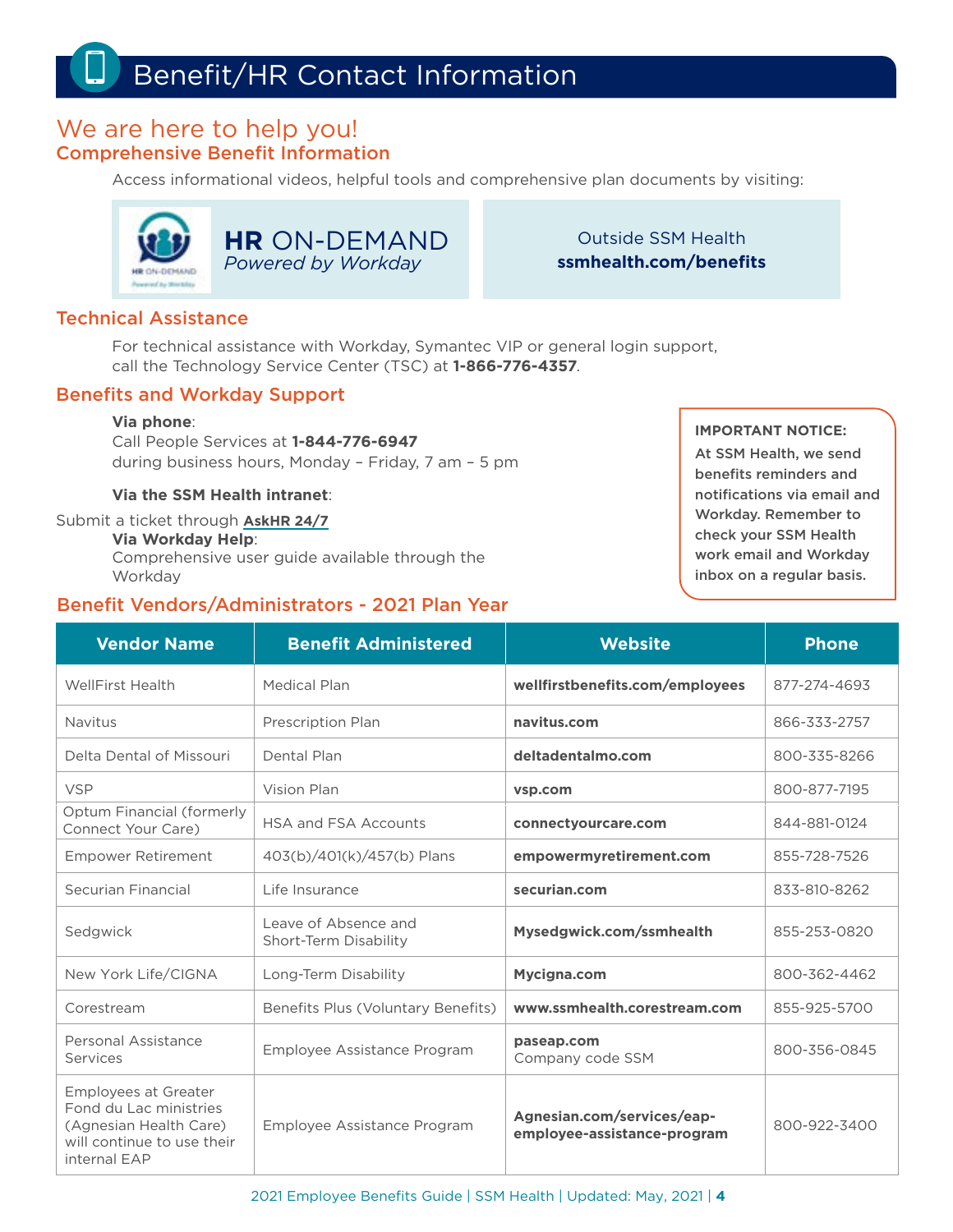

To be benefits-eligible, you must be regularly scheduled to work at least half-time (40 hours) or more per pay period. "Regularly scheduled" means that you are on file with Human Resources as having a 0.5 full-time equivalent (FTE) or higher status. For example, a 0.4 FTE working extra hours does not qualify as "regularly scheduled." **Benefits are effective on the first day of the month coinciding with or following hire date.**

| <b>Full-time</b>                | <b>Part-time</b>                     |  |
|---------------------------------|--------------------------------------|--|
| <b>Benefits-Eligible Status</b> | <b>Benefits-Eligible Status</b>      |  |
| 64+ hours pp (.80 - 1.00 FTE)   | $40 - 63$ hours pp $(.50 - .79$ FTE) |  |

If you are a benefits-eligible employee, you may also choose to cover your eligible dependents. Eligible dependents include:

- **•** An eligible child up to age 26 (your child(ren): biological, foster, adopted, step or legal guardian)
- **•** Disabled child(ren) age 26 and older may be eligible for benefits
- **•** Your spouse
- **•** A Legally Domiciled Adult (LDA)
	- **- Note:** Only ONE adult (Spouse or LDA) may be covered on all plans (applies to medical, dental and vision only)
- **•** The dependent child(ren) of an LDA

### Legally Domiciled Adult

If you are not covering a spouse on your plan(s), you have an opportunity to cover another adult on your plan(s) through the Legally Domiciled Adult (LDA) option.

An LDA could be an adult child who no longer meets the definition of eligible child, a parent, relative or another adult. The LDA must reside in the same household as you. The LDA's dependent child(ren), even if the child(ren) reside in another household, can also be covered.

There are **important tax implications** and requirements that apply to the LDA option. If you are interested in covering an LDA on your benefit plan(s), please click **[here](https://www.ssmhealth.com/BenefitVideos)** to view an informational presentation or review t[he LDA Verification](https://login.ssmhealth.com/MyHR/Shared Documents/Benefit Documents/Dependent_Eligibility_Verification/Legally Domiciled Adult (LDA) Eligibility Guidelines.pdf) [Worksheet and Guidelines.](https://login.ssmhealth.com/MyHR/Shared Documents/Benefit Documents/Dependent_Eligibility_Verification/Legally Domiciled Adult (LDA) Eligibility Guidelines.pdf)

### Important Notice: Making Changes to Your Benefits

#### **Qualified Change in Status**

If you have a qualified change in status during the plan year, you may be allowed to change your level of coverage before December 31. IRS guidelines limit the type of election change that can be made following each type of change in status. Report ANY qualified changes in status to through your Workday Benefits App within **31 days** of the event if you want to change your benefit election(s) to reflect the change.

Eligible changes in status include, but are not limited to:

- **•** Family changes such as marriage, divorce, legal separation, annulment, death of your spouse or dependent, birth, adoption or placement for adoption of your child, your dependent child ceases to satisfy the plan's eligibility requirements.
- **•** Changes in employment status by you or your family member such as termination or commencement of employment, strike or lockout, commencement of or return from an unpaid leave of absence, change in worksite, or a switch from full-time to part-time or from salaried to hourly employment (or vice versa) that causes you or your family member to lose or gain eligibility for coverage.

#### **Loss of Medicaid or Children's Health Insurance Program (CHIP) Eligibility**

Notification to Human Resources must be within 60 days after the Medicaid or CHIP coverage terminates.

#### **Open Enrollment**

The other opportunity to make changes to your benefits is during the benefits open enrollment period. This gives you a chance to re-evaluate your benefit needs and make changes. You will receive open enrollment materials in October for elections to be effective on Jan. 1.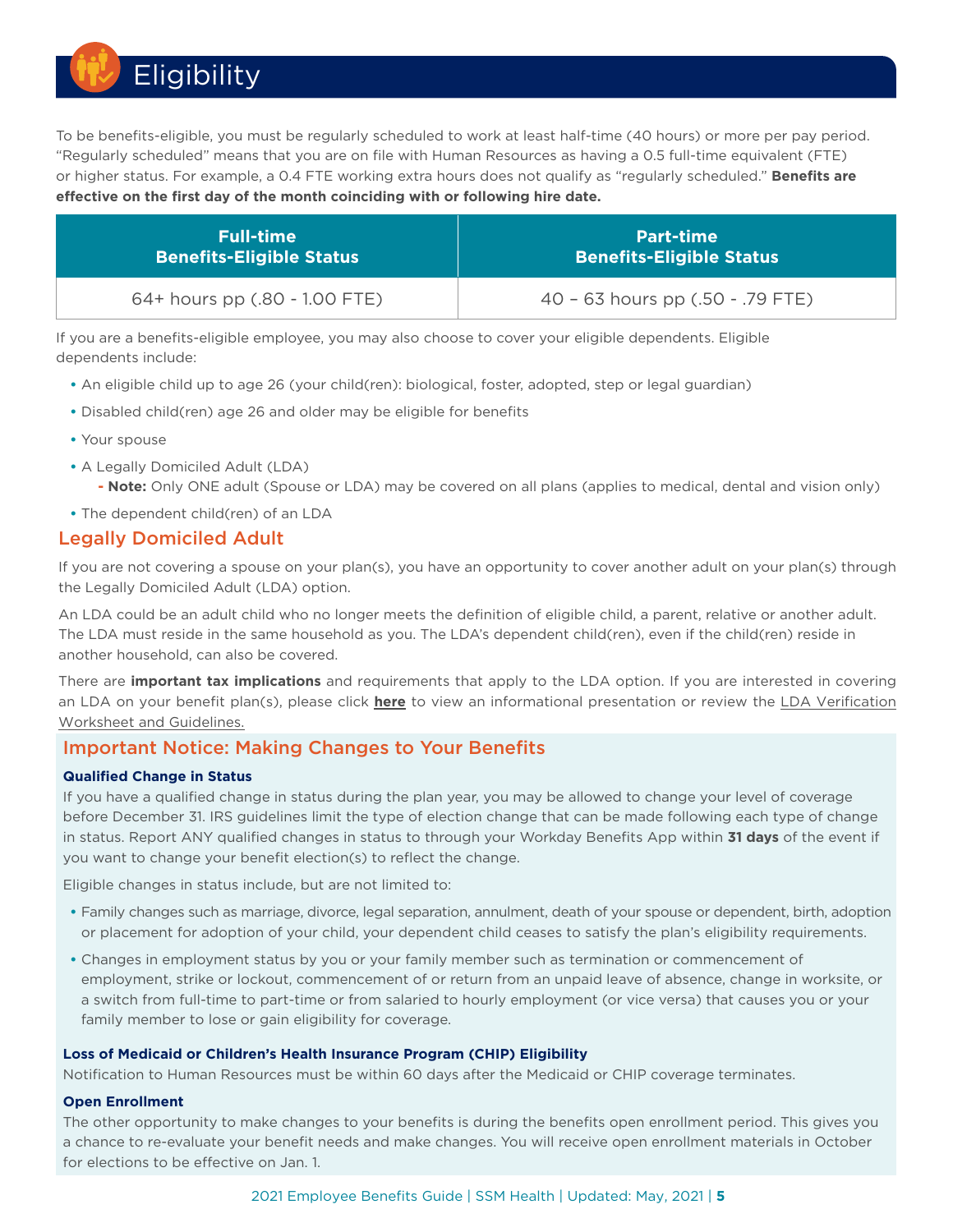### Medical Plans

At SSM Health, the needs of the patient come first – and that includes you and your family. That's why all SSM Health Plan options cover the same services. There is no need to compare your medical plan options based on services. Instead, review the cost-sharing amounts – the premiums, deductibles, copayments and out-of-pocket maximums – to determine what meets your preferences or needs. If you would like help choosing the plan best for you and your dependents, click **[here](http://ssmhealth.benefitsdecision.com)**. SSM Health has an online **Benefit Enr[ollment Decision Support Tool](http://ssmhealth.benefitsdecision.com)** to help you compare your medical plan options.

The SSM Health Network is the primary provider network for plan members. Visit **wellfirstbenefits.[com/employees](https://www.ssmhealth.com/employee-benefit-resources)**

All SSM Health employees will be able to choose from the same three medical plan options:

- **• [WellFirst Plus option](http://www.ssmhealth.com/BenefitVideos)** (\$400 individual deductible)
- **• [WellFirst Base option](http://www.ssmhealth.com/BenefitVideos)** (\$1,000 individual deductible)
- **• [WellFirst Health Savings option](http://www.ssmhealth.com/BenefitVideos)** (\$1,500 individual deductible; paired with an SSM Health funded Health Savings Account)

Employees will select one of four coverage tiers:

to view the Provider Directory.

- **•** Employee Only **•** Employee + Spouse/LDA
- **•** Employee + Child(ren) **•** Employee + Family
- 

**IMPORTANT NOTICE:** 

You will only be issued a new medical card for Plan Year 2021 if you are changing your medical plan or level of coverage or if you are enrolled in the WellFirst Health Savings Plan.

| <b>Cost-sharing</b><br><b>Amounts</b>                                                                                                                                                            | <b>WellFirst Plus</b><br><b>Option</b> | <b>WellFirst Base</b><br><b>Option</b>                                                                                                                    | <b>WellFirst Health</b><br><b>Savings Option</b> |  |
|--------------------------------------------------------------------------------------------------------------------------------------------------------------------------------------------------|----------------------------------------|-----------------------------------------------------------------------------------------------------------------------------------------------------------|--------------------------------------------------|--|
| <b>Annual Deductible</b>                                                                                                                                                                         | \$400 per person                       | \$1,000 per person                                                                                                                                        | \$1,500 employee only                            |  |
|                                                                                                                                                                                                  | \$800 per family                       | \$2,000 per family                                                                                                                                        | \$3,000 per family                               |  |
| <b>Coinsurance</b>                                                                                                                                                                               | 15%                                    | 15%                                                                                                                                                       | 15%                                              |  |
| Deductible/                                                                                                                                                                                      | \$2,500 per person                     | \$5,000 per person                                                                                                                                        | \$3,000 employee only                            |  |
| <b>Co-Insurance Limit</b><br>*The total amount you pay in<br>Deductibles + Co-Insurance                                                                                                          | \$5,000 per family                     | \$10,000 per family                                                                                                                                       | \$6,000 per family                               |  |
| <b>Annual Out-of-Pocket</b>                                                                                                                                                                      | \$4,000 per person                     | \$6,500 per person                                                                                                                                        | \$4,500 employee only                            |  |
| <b>Maximum</b>                                                                                                                                                                                   | \$8,000 per family                     | \$13,000 per family                                                                                                                                       | \$9,000 per family                               |  |
| Many preventive services are covered at no cost to you. For additional information<br><b>Preventive Services</b><br>on these services, click here.                                               |                                        |                                                                                                                                                           |                                                  |  |
| <b>Primary Care Visit</b>                                                                                                                                                                        | \$20                                   | \$25                                                                                                                                                      | \$20 copay after deductible                      |  |
| <b>Specialist Office Visit</b>                                                                                                                                                                   | \$30                                   | \$40                                                                                                                                                      | 15% after deductible                             |  |
| <b>Urgent Care</b>                                                                                                                                                                               | \$40                                   | \$40                                                                                                                                                      | \$40 after deductible                            |  |
| <b>Emergency Services</b>                                                                                                                                                                        | \$200 copay                            | \$200 copay                                                                                                                                               | \$200 copay after deductible                     |  |
| <b>Prescription Drug</b><br>(SSM Health Pharmacy)                                                                                                                                                | \$5/\$15/\$30 copay                    | \$5/\$15/\$30 copay                                                                                                                                       | \$5/\$15/\$30 copay<br>after deductible          |  |
| <b>Prescription Drug</b><br>(Other In-Network<br><b>Retail Pharmacies)</b>                                                                                                                       | $$12/\$35/\$70$ copay                  | \$12/\$35/\$70 copay                                                                                                                                      | \$12/\$35/\$70 copay<br>after deductible         |  |
| <b>Medical Plan</b><br>Prescription copays are waived for employees who<br><b>Contribution Discount</b><br>have been approved for the Medical Plan<br>pharmacy benefit<br>Contribution Discount. |                                        | Prescription copays are waived for<br>employees who have been approved for<br>the Medical Plan Contribution Discount<br>once the deductible has been met. |                                                  |  |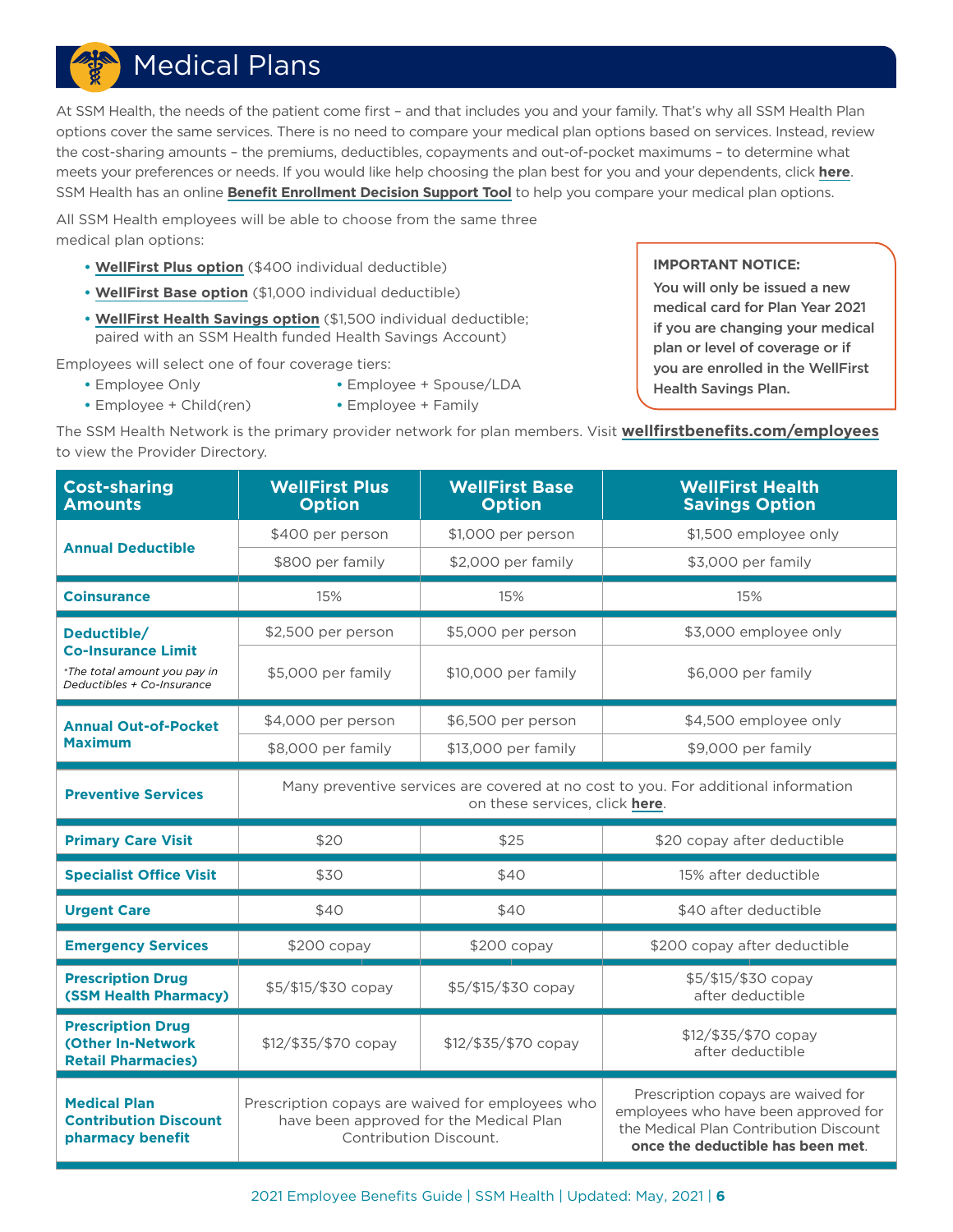## Medical Plans - Southern Illinois, Mid-Missouri, Oklahoma

The SSM Health Network remains the primary provider network for plan members. In the **Southern Illinois, Mid-Missouri, and Oklahoma regions** where employees have local limited access to SSM Health Network options for care, they may choose to use providers in a Secondary Network, where higher deductibles, coinsurance, copays and out-of-pocket maximums apply. Secondary Networks in Oklahoma are available throug[h Health Care Highways.](http://www.hchlogix.com/ProviderSearch) Secondary Networks for Mid-Missouri and Southern Illinois are available through [HealthLink](https://www.healthlink.com/ipf).

| <b>Cost Sharing</b><br><b>Amounts -</b><br><b>Secondary Network</b><br>(Southern Illinois,<br><b>Mid-Missouri and</b><br><b>Oklahoma only)</b> | <b>WellFirst Plus Option</b><br><b>Secondary Network</b>                                                             | <b>WellFirst Base Option</b><br><b>Secondary Network</b>                                                              | <b>WellFirst Health</b><br><b>Savings Option</b><br><b>Secondary Network</b>                                                                                    |  |  |
|------------------------------------------------------------------------------------------------------------------------------------------------|----------------------------------------------------------------------------------------------------------------------|-----------------------------------------------------------------------------------------------------------------------|-----------------------------------------------------------------------------------------------------------------------------------------------------------------|--|--|
| <b>Annual Deductible</b>                                                                                                                       | \$600 per person                                                                                                     | \$1,500 per person                                                                                                    | \$2,000 employee only                                                                                                                                           |  |  |
|                                                                                                                                                | \$1,200 per family                                                                                                   | \$3,000 per family                                                                                                    | \$4,000 per family                                                                                                                                              |  |  |
| <b>Coinsurance</b>                                                                                                                             | 30%                                                                                                                  | 30%                                                                                                                   | 30%                                                                                                                                                             |  |  |
| Deductible/<br><b>Coinsurance Limit</b>                                                                                                        | \$4,500 per person                                                                                                   | \$6,500 per person                                                                                                    | \$4,500 employee only                                                                                                                                           |  |  |
| *The total amount you pay in<br>Deductibles + Co-Insurance                                                                                     | \$9,000 per family                                                                                                   | \$13,000 per family                                                                                                   | \$9,000 per family                                                                                                                                              |  |  |
| <b>Annual Out-of-Pocket</b>                                                                                                                    | \$6,000 per person                                                                                                   | \$8,000 per person                                                                                                    | \$6,000 employee only                                                                                                                                           |  |  |
| <b>Maximum</b>                                                                                                                                 | \$12,000 per family                                                                                                  | \$16,000 per family                                                                                                   | \$12,000 per family                                                                                                                                             |  |  |
| <b>Preventive Services</b>                                                                                                                     | Many preventive services are covered at no cost to you.<br>For additional information on these services, click here. |                                                                                                                       |                                                                                                                                                                 |  |  |
| <b>Primary Care Visit</b>                                                                                                                      | \$20                                                                                                                 | \$25                                                                                                                  | \$20 after deductible                                                                                                                                           |  |  |
| <b>Specialist Office Visit</b>                                                                                                                 | \$35                                                                                                                 | \$45                                                                                                                  | \$35 after deductible                                                                                                                                           |  |  |
| <b>Urgent Care</b>                                                                                                                             | \$40                                                                                                                 | \$40                                                                                                                  | \$40 after deductible                                                                                                                                           |  |  |
| <b>Emergency Services</b>                                                                                                                      | $$200$ copay                                                                                                         | \$200 copay                                                                                                           | \$200 copay after deductible                                                                                                                                    |  |  |
| <b>Prescription Drug</b><br>(SSM Health Pharmacy)                                                                                              | \$5/\$15/\$30 copay                                                                                                  | \$5/\$15/\$30 copy                                                                                                    | \$5/\$15/\$30 copay<br>after deductible                                                                                                                         |  |  |
| <b>Prescription Drug</b><br>(Other In-Network<br><b>Retail Pharmacies)</b>                                                                     | $$12$ /\$35/\$70 copay                                                                                               | $$12/\$35/\$70$ copay                                                                                                 | $$12/\$35/\$70$ copay<br>after deductible                                                                                                                       |  |  |
| <b>Medical Plan</b><br><b>Contribution Discount</b><br>pharmacy benefit                                                                        |                                                                                                                      | Prescription copays are waived for employees who<br>have been approved for the Medical Plan<br>Contribution Discount. | Prescription copays are<br>waived for employees who<br>have been approved for the<br>Medical Plan Contribution<br>Discount once the<br>deductible has been met. |  |  |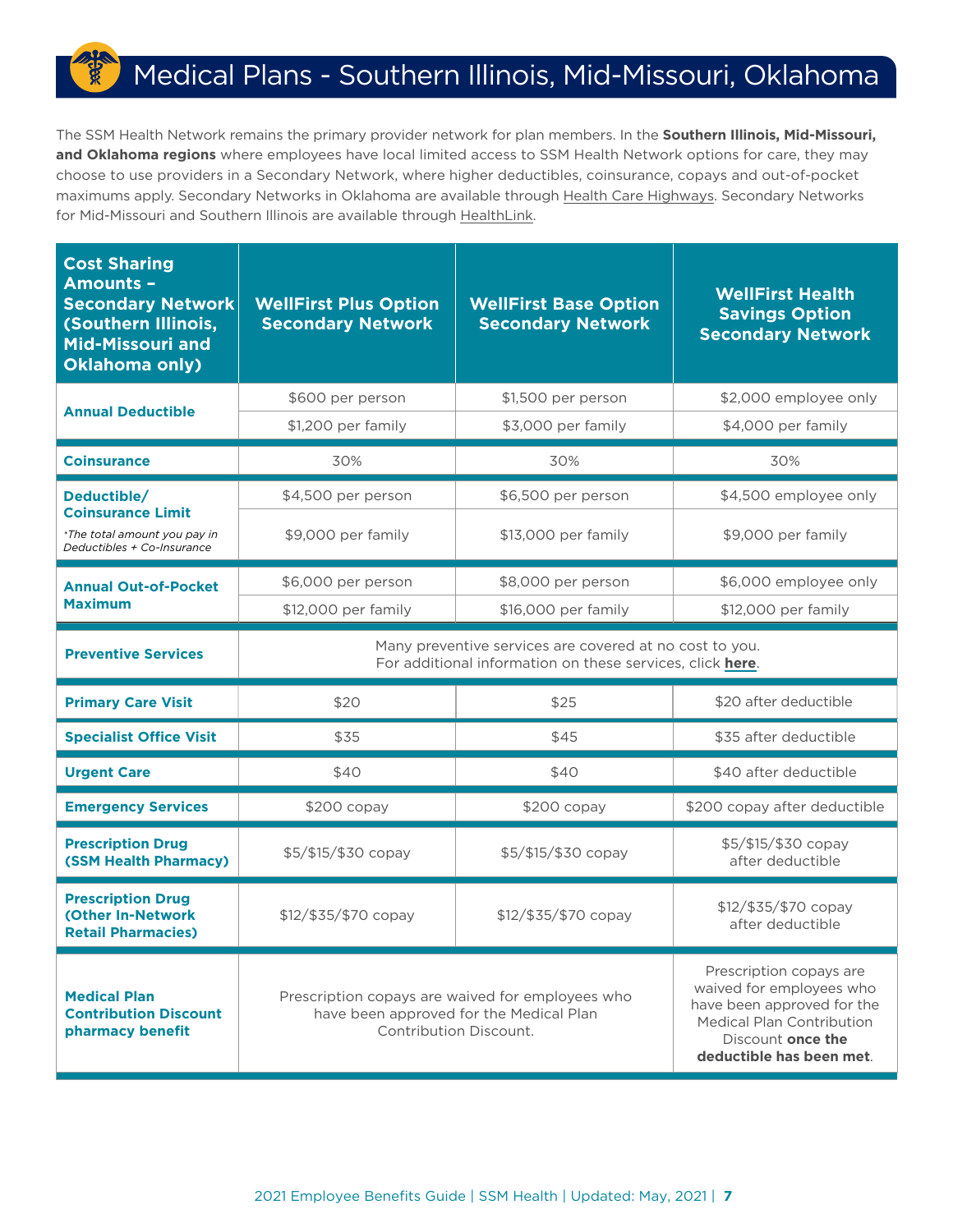### Important Announcement!

The WellFirst Health Savings Option is paired with a Health Savings Account (HSA). SSM Health will provide HSA contributions to employees who elect the WellFirst Health Savings Option. For more information on the HSA, please refer to page 16 or click **[here](http://ssmhealth.com/BenefitVideos)**  for information on how the WellFirst Health Savings Option election and HSA accounts work together.

| <b>WellFirst Health Savings Option</b> | <b>HSA Contribution Provided by SSM Health</b> |                            |                                 |                 |  |  |
|----------------------------------------|------------------------------------------------|----------------------------|---------------------------------|-----------------|--|--|
| Coverage Tier                          |                                                | <b>Full-Time Employees</b> | <b>Part-Time Employees</b>      |                 |  |  |
|                                        | <b>Per Pay</b><br><b>Period</b>                | <b>Annually</b>            | <b>Per Pay</b><br><b>Period</b> | <b>Annually</b> |  |  |
| Employee Only                          | \$19.23                                        | Up to \$500                | \$9.62                          | Up to \$250     |  |  |
| Employee + Child(ren)                  | \$38.46                                        | Up to \$1000               | \$19.23                         | Up to \$500     |  |  |
| Employee + Spouse/LDA                  | \$38.46                                        | Up to \$1000               | \$19.23                         | Up to \$500     |  |  |
| Family                                 | \$38.46                                        | Up to \$1000               | \$19.23                         | Up to \$500     |  |  |

Employees may contribute additional pre-tax dollars to the HSA account. HSA funds are deposited on a pay period basis and the annual HSA contribution is pro-rated based on the date an employee becomes benefit eligible. HSA funds may be used as they become available. Employees may change their own HSA contributions at any time. See page 16 for information on maximum employee contribution amounts.

### Out-of-Area Coverage

If you or a covered family member is residing outside of the SSM Health service area, you may apply to have your medical claims covered as out-of-area. Any eligible Out-of-Area member, regardless of region, has access to the [FirstHealth](https://providerlocator.firsthealth.com/LocateProvider/LocateProviderSearch/) network. To search for a provider, visit [firsthealth.com](https://providerlocator.firsthealth.com/LocateProvider/LocateProviderSearch/). To determine eligibility, visit [wellfirstbenefits.com](https://wellfirstbenefits.com/employees/Coverage-for-out-of-area-dependents-and-family)  and review the list of SSM Employee Health Plan network zip codes to determine if you or your covered dependents qualify as out of area. If your home zip code is not listed, complete the [Out-of-Area form](https://wellfirstbenefits.com/employees/Coverage-for-out-of-area-dependents-and-family). You will need to complete and submit the [Out-of-Area form](https://wellfirstbenefits.com/employees/Coverage-for-out-of-area-dependents-and-family) so your claims are covered. Please wait until WellFirst Health has approved your out of area status before you or your covered dependents begin using the [FirstHealth](https://providerlocator.firsthealth.com/LocateProvider/LocateProviderSearch/) network. You must resubmit the [Out-of-Area form](https://wellfirstbenefits.com/employees/Coverage-for-out-of-area-dependents-and-family) each plan year.

### Your Annual Total Cost for Health Care

Because your health care needs are personal to you and there are many factors to consider, here's a link to the **[Benefit Enrollment Decision Support Tool](http://ssmhealth.com/benefitsdecision.com)**. The tool includes 2020 medical and pharmacy claim information and allows you to enter basic information about yourself and your anticipated health care expenses. It will provide you information about your total anticipated costs under each of the SSM Health Medical Plan options - including the premiums you would pay out of your paycheck - and your estimated out-of-pocket cost-sharing expenses. This tool is completely confidential and is designed to assist you with your benefit enrollment decisions.

**Note:** the tool does not enroll you in your benefit elections. Visit the enrollment system in in Workday, to enroll in your benefits.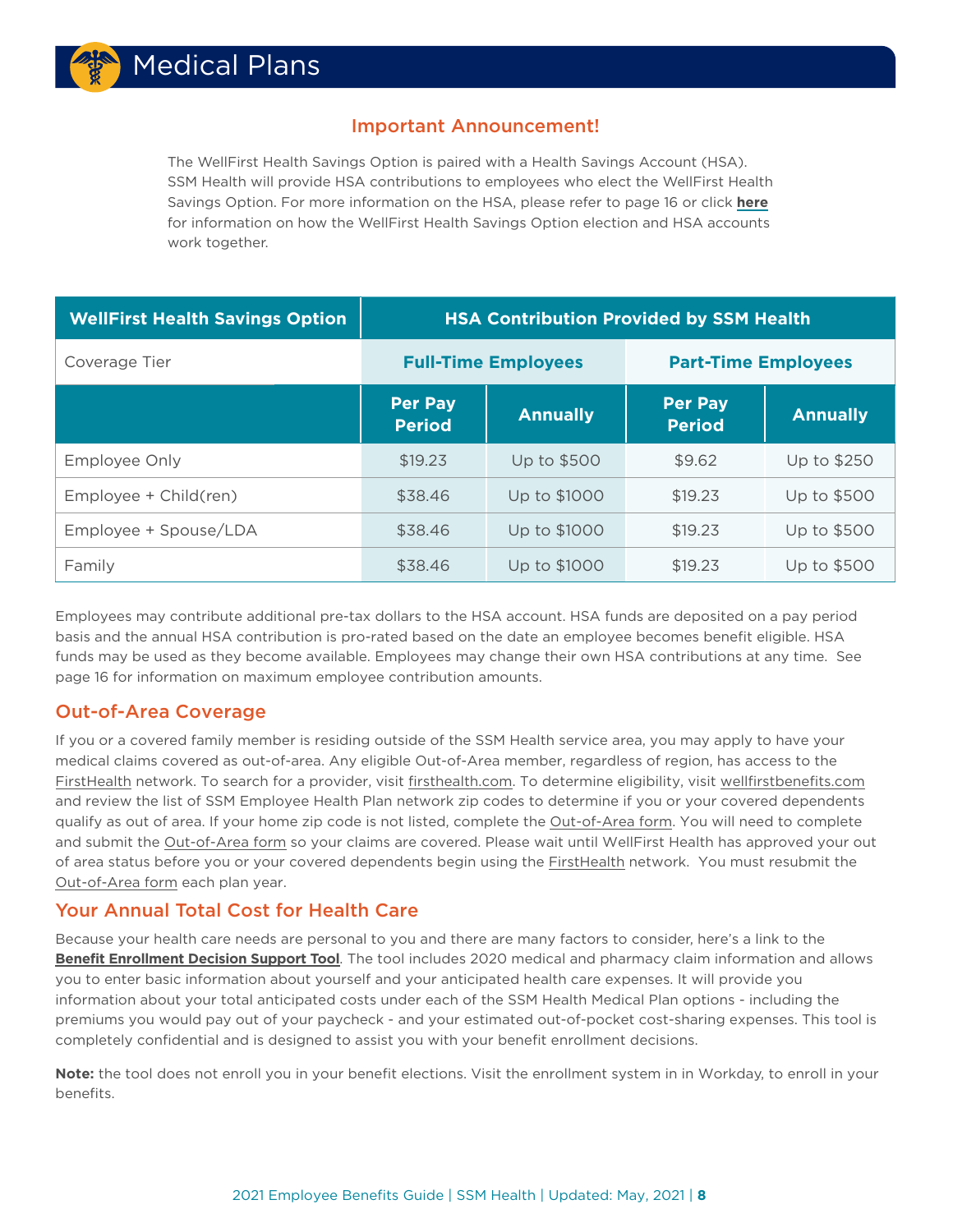### Medical Plan Premiums for 2021

SSM Health reviews the costs of the employee health plans and options each year and is committed to ensuring affordable health care is available. Medical premiums are outlined in the table below with both pre-tax monthly and per pay period amounts. We are pleased to announce that there are NO increases to the medical premiums in 2021; the 2020 medical premiums will remain the same in 2021.

> IMPORTANT! You may qualify for a Medical Plan Contribution Discount which provides up to a 25% - 100% reduction in your medical premiums. To see if you qualify for this discount, please refer to page 12 or click **[here](http://www.ssmhealth.com/BenefitVideos)** to view an informational video.

|                                                            | <b>WellFirst</b><br><b>Plus Option</b>   |                                         | <b>WellFirst</b><br><b>Base Option</b>   |                                         | <b>WellFirst Health</b><br><b>Savings Option</b> |                                         |
|------------------------------------------------------------|------------------------------------------|-----------------------------------------|------------------------------------------|-----------------------------------------|--------------------------------------------------|-----------------------------------------|
|                                                            | <b>Average</b><br><b>Monthly</b><br>Cost | <b>Per Pay</b><br><b>Period</b><br>Cost | <b>Average</b><br><b>Monthly</b><br>Cost | <b>Per Pay</b><br><b>Period</b><br>Cost | <b>Average</b><br><b>Monthly</b><br>Cost         | <b>Per Pay</b><br><b>Period</b><br>Cost |
| Full-Time Employee Premiums (64 - 80 hours per pay period) |                                          |                                         |                                          |                                         |                                                  |                                         |
| Employee                                                   | \$105                                    | \$48.46                                 | \$70                                     | \$32.31                                 | \$70                                             | \$32.31                                 |
| Employee + Child(ren)                                      | \$210                                    | \$96.92                                 | \$140                                    | \$64.62                                 | \$140                                            | \$64.62                                 |
| Employee + Spouse/LDA                                      | \$275                                    | \$126.92                                | \$180                                    | \$83.08                                 | \$180                                            | \$83.08                                 |
| Family                                                     | \$380                                    | \$175.38                                | \$250                                    | \$115.38                                | \$250                                            | \$115.38                                |
| Part-Time Employee Premiums (40 - 63 hours per pay period) |                                          |                                         |                                          |                                         |                                                  |                                         |
| Employee                                                   | \$180                                    | \$83.08                                 | \$120                                    | \$55.38                                 | \$120                                            | \$55.38                                 |
| Employee + Child(ren)                                      | \$350                                    | \$161.54                                | \$240                                    | \$110.77                                | \$240                                            | \$110.77                                |
| Employee + Spouse/LDA                                      | \$450                                    | \$207.69                                | \$290                                    | \$133.85                                | \$290                                            | \$133.85                                |
| Family                                                     | \$650                                    | \$300.00                                | \$460                                    | \$212.31                                | \$460                                            | \$212.31                                |

**Note:** The premium is taken out of each pay period, so the amount shown per pay period is taken out of your paycheck 26 times per year. The amount shown does not include the **\$69.23** per pay period Spouse/LDA surcharge (if applicable). The surcharge may be waived if you qualify; see more information below.

### Spouse/LDA Surcharge

A **\$69.23** pre-tax per pay period surcharge will be added to the medical plan for employees who are covering a spouse or LDA on their medical plan, if that spouse/LDA is eligible for group medical coverage through his/her employer. You are eligible to waive this surcharge and must submit a waiver each year if your spouse/LDA is:

- **•** also employed by SSM Health
- **•** self-employed or unemployed
- **•** retired with no other group health coverage available
- **•** eligible for Medicare/Medicaid/Tricare with no other group health coverage available
- **•** employed but not eligible for employer-provided medical coverage or
- **•** medical coverage provided by employer does not meet ACA affordability standards. Your spouse/LDA may contact their employer's human resources department to verify whether or not the coverage provided meets the ACA affordability standard.

For more information about the Spouse/LDA surcharge and instructions on how to WAIVE the surcharge, click **[here](http://www.ssmhealth.com/BenefitVideos)**.

#### 2021 Employee Benefits Guide | SSM Health | Updated: May, 2021 | **9**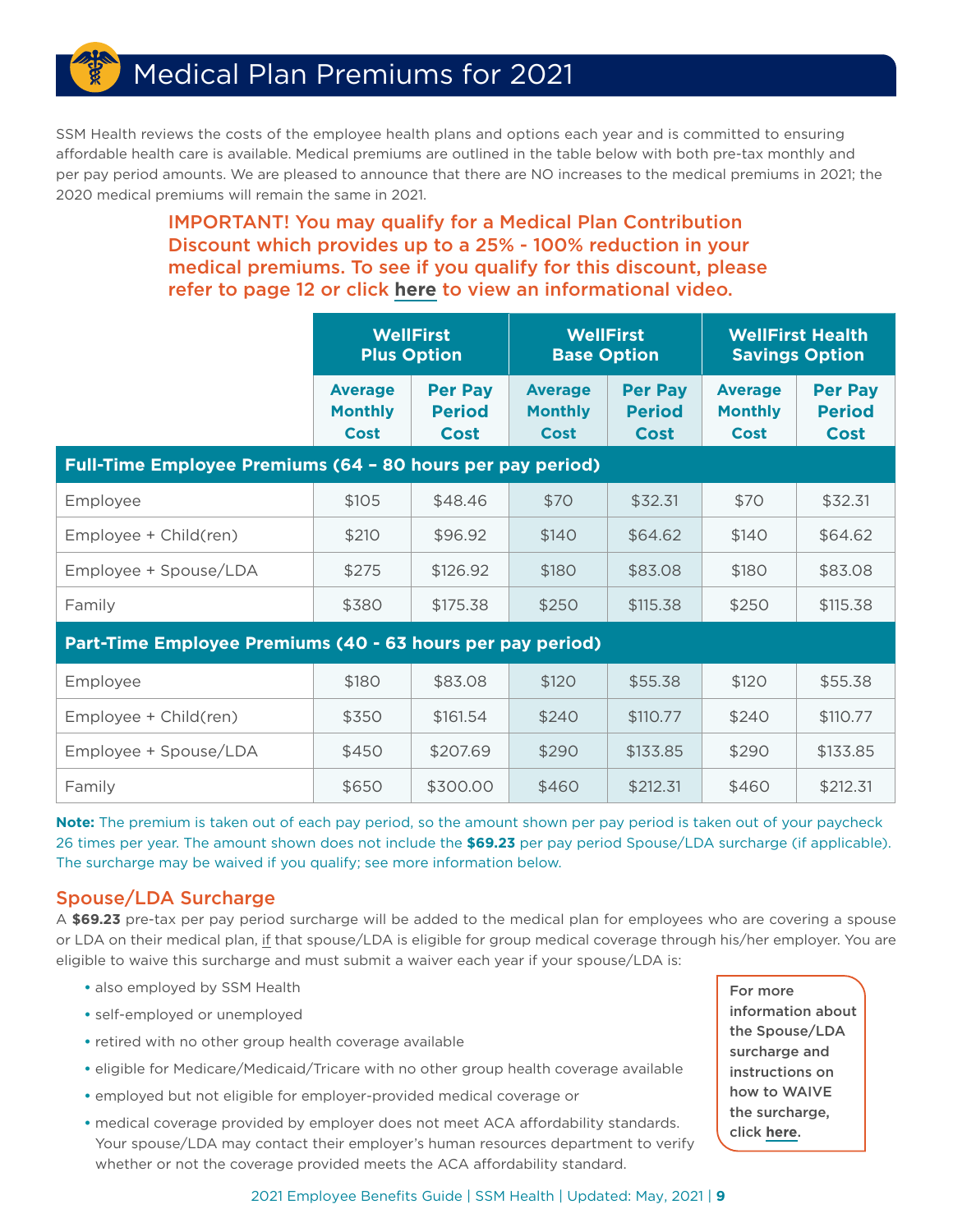## Pharmacy Benefits

Pharmacy benefits are included in your medical plan and are accessible nationwide at most major pharmacies **with the exception of CVS (Target/Schnucks), Kmart and Meijer**. See next page for a list of SSM Health Pharmacies. Visit **wellfirstbenefits.com/employees** for a complete list of other In-Network Retail Pharmacies.

|                                                                    | <b>WellFirst Plus and</b><br><b>WellFirst Base Option</b>                                                     |                  |                                      |                                                    | <b>WellFirst Health</b><br><b>Savings Option</b> |                 |
|--------------------------------------------------------------------|---------------------------------------------------------------------------------------------------------------|------------------|--------------------------------------|----------------------------------------------------|--------------------------------------------------|-----------------|
|                                                                    | <b>Other</b><br><b>SSM Health</b><br><b>In-Network</b><br><b>Pharmacy</b><br><b>Retail</b><br><b>Pharmacy</b> |                  | <b>SSM Health</b><br><b>Pharmacy</b> | <b>Other</b><br><b>In-Network</b><br><b>Retail</b> |                                                  |                 |
|                                                                    | $30$ -day<br>supply                                                                                           | 90-day<br>supply | 30-day<br>supply                     | 90-day<br>supply                                   |                                                  | <b>Pharmacy</b> |
| <b>Tier 1</b><br><b>Formulary generic and</b><br>preferred drug    | \$5<br>copay                                                                                                  | \$12.50<br>copay | \$12<br>copay                        | \$30<br>copay                                      | Copays after Deductible                          |                 |
| <b>Tier 2</b><br><b>Formulary brands and</b><br>high cost generics | \$15<br>copay                                                                                                 | \$37.50<br>copay | \$35<br>copay                        | \$87.50<br>copay                                   | Copays after Deductible                          |                 |
| <b>Tier 3</b><br><b>Non-Formulary brands</b><br>and generics*      | \$30<br>copay                                                                                                 | \$75<br>copay    | \$70<br>copay                        | \$175<br>copay                                     | Copays after Deductible                          |                 |
|                                                                    | Mail order can be a convenience for members who take maintenance                                              |                  |                                      |                                                    |                                                  |                 |

### **Mail Order Service**

medications. You can receive up to a 90-day supply from an SSM Health pharmacy or through your mail order provider, Costco. Contact your local SSM Health pharmacy or start the process online at **[pharmacy.costco.com](http://pharmacy.costco.com)**.

\*Certain specialty prescriptions are covered under the plan only when filled by the Navitus Specialty Pharmacy, Lumicera or by an SSM Health pharmacy. This program is part of your pharmacy benefit and is mandatory. Mandatory means your specialty medication must be obtained via a Lumicera or SSM Health pharmacy. Employees and covered dependents who utilize specialty medications may see savings on their medications through a new co-pay max program. Note: this program does not apply to employees who are enrolled in the WellFirst Health Savings Plan.

**Effective 1/1/2021, maintenance medication must be filled as a 90-day supply.** You may need to contact your provider/ prescriber for a 90-day prescription.

Filling your maintenance medication as a 90-day supply helps you:

- **•** avoid missing doses of your medication
- **•** minimize trips to the pharmacy
- **•** save money (as you will only need to pay 2.5 times your regular copay for a 90-day supply)

**Note:** This requirement does not apply to specialty medications.

If you have any questions about whether or not you have a maintenance medication that is subject to this requirement, call Navitus Customer Care at 1.866.333.2757

2021 Employee Benefits Guide | SSM Health | Updated: May, 2021 | **10**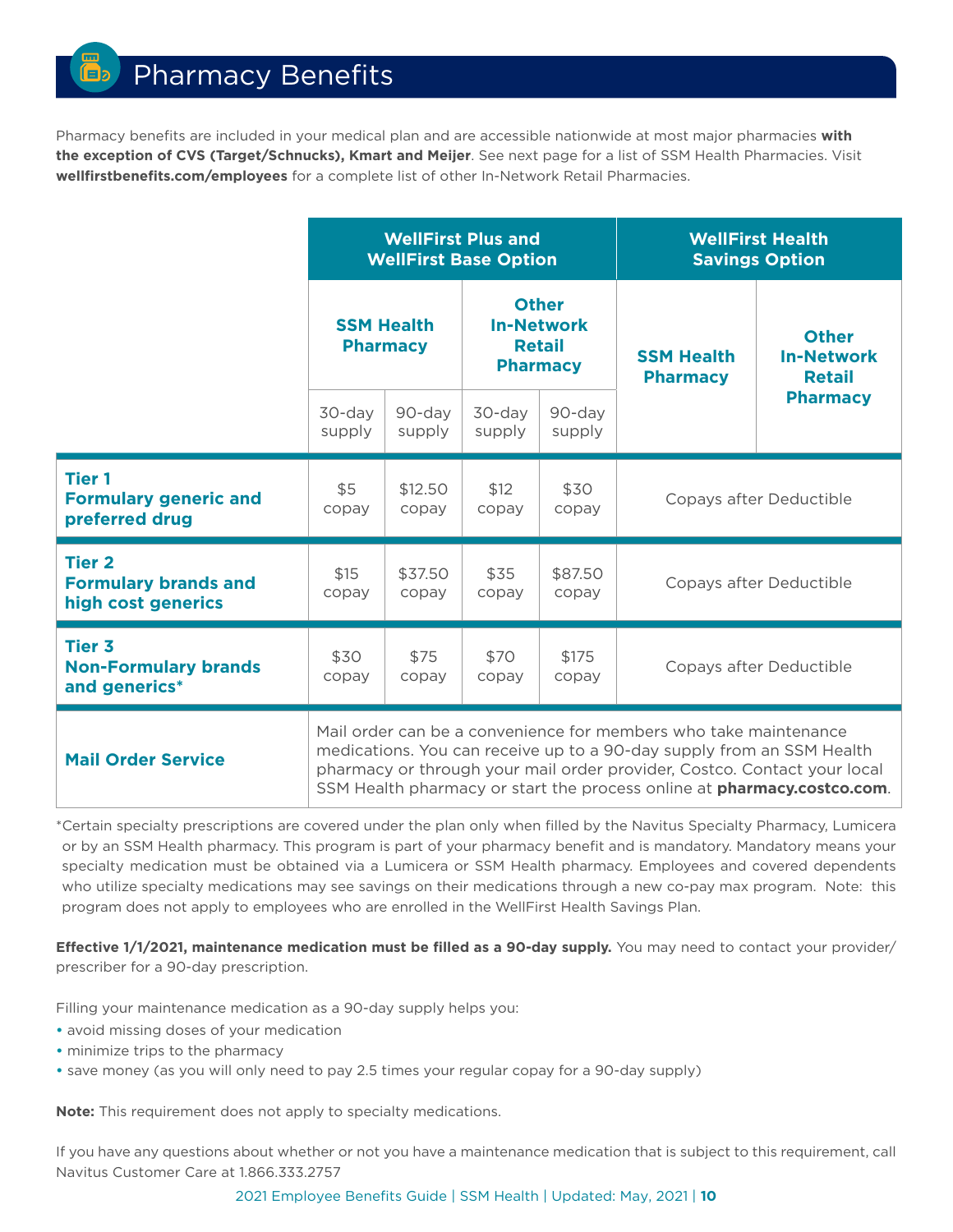### SSM Health Pharmacy Locations

### Mid-Missouri

SSM Health St. Mary's Hospital 2505 Mission Dr. Jefferson City, MO 65109 573-681-3740

### Oklahoma

SSM Health St. Anthony Hospital 608 N.W. Ninth St. Third Floor Oklahoma City, OK 73102 405-815-5655

### Southern Illinois

SSM Health Good Samaritan Hospital 2 Good Samaritan Way #120 Mt. Vernon, IL 62864 618-899-4999

### St. Louis

SSM Health St. Mary's Hospital 1035 Bellevue Ave. St. Louis, MO 63117 314-768-8870

SSM Health Depaul Hospital 12266 DePaul Dr. Suite 105 Bridgeton, MO 63044 314-344-7300

SSM Health Outpatient Center 711 Veterans Memorial Parkway Suite 102 St. Charles, MO 63303 636-669-2223

SSM Health Cardinal Glennon Outpatient Pharmacy 1465 S Grand Blvd St. Louis MO 63104 314 - 577-5677

SSM Health Pharmacy at Saint Louis University Hospital 1225 South Grand Blvd Saint Louis, MO 63104 314-257-3450

### Wisconsin

SSM Health Pharmacy 1821 S. Stoughton Rd. Suite 300 Madison, WI 53716 608-260-6500

SSM Health Pharmacy 1313 Fish Hatchery Rd. Suite 300, Madison, WI 53715 608-252-8044

SSM Health Prescription Center 3200 E. Racine St. Suite 300 Janesville, WI 53546 608-371-8100

SSM Health Prescription Center 752 N. High Point Rd. Suite 300, Madison, WI 53717 608-824-4500

SSM Health Prescription Center 700 S Park St., Suite 300 Madison, WI 53715 608-256-6465

SSM Health Prescription Center 753 N Main St. Suite 300 Oregon, WI 53575 608-835-7175

SSM Health Prescription Center 2825 Hunters Trail Portage, WI 53901 608-745-3001

SSM Health Prescription Center 10 Tower Dr. Suite 300 Sun Prairie, WI 53590 608-825-3690

SSM Health Prescription Center 740 Reena Ave., Suite 300 Fort Atkinson, WI 53538 920-568-3515

Agnesian Pharmacy Main 145 N. Main St. Fond du Lac, WI 54935 920-926-4660

Agnesian Pharmacy West 912 S. Hickory Rd. Fond du Lac, WI 54935 920-929-7480

Agnesian Pharmacy Markesan 730 N Margaret St. Markesan, WI 53946 920-398-3261

Agnesian Pharmacy Waupun 904 W. Main St. Waupun, WI 53963 920-324-3010

Agnesian Pharmacy Plus 420 E. Division St. Fond du Lac, WI 54935 920-926-8585

Agnesian Prescription Center - Health Plaza, 421 Camelot Dr. Fond du Lac, WI 54935 920-926-5455

Monroe Clinic Pharmacy 515 22nd Ave. Monroe, WI 53566 608-325-3111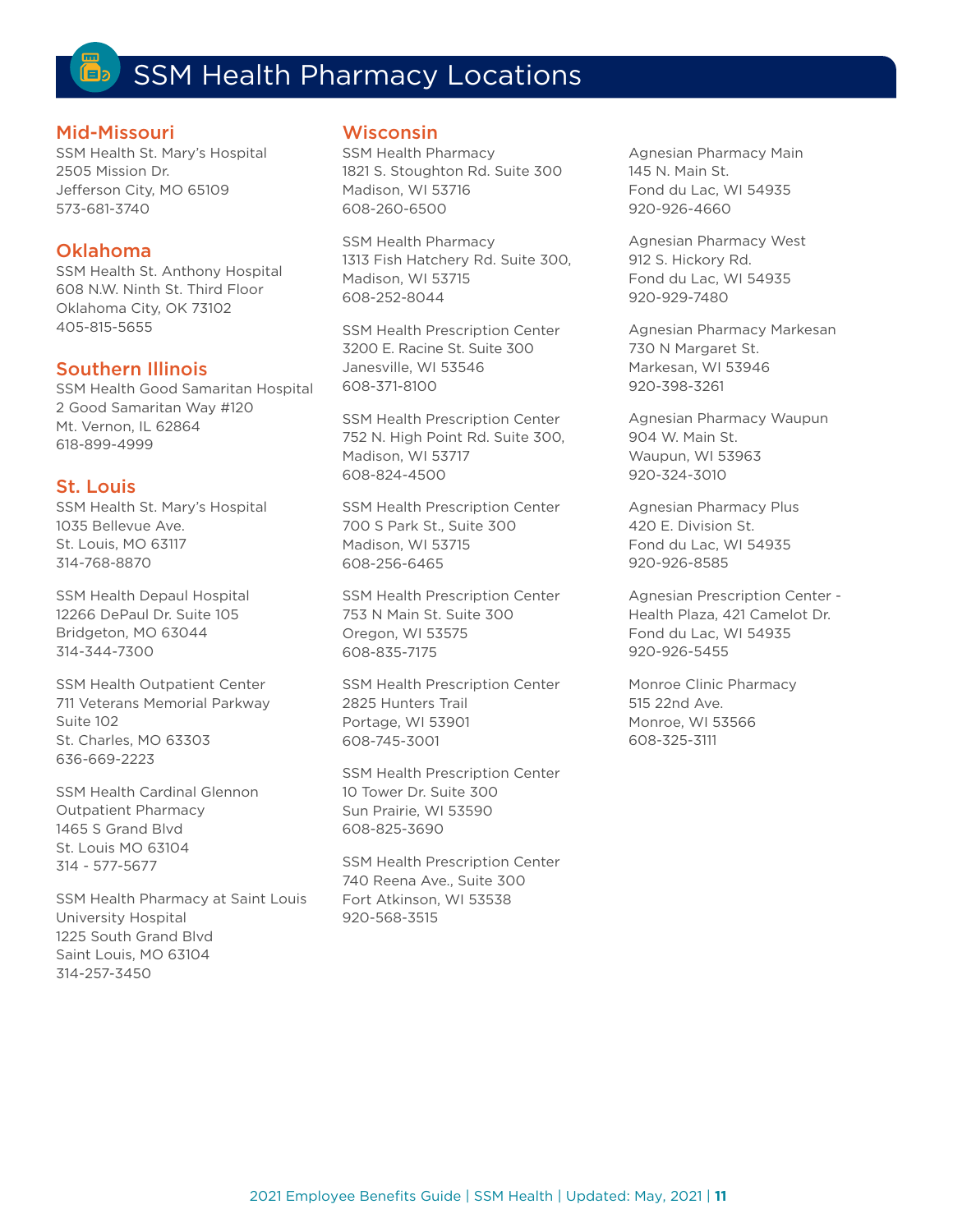## Discounted Medical Premiums

At SSM Health, we believe care must not only address the physical needs of our employees, it must also address the spiritual, social and emotional needs by ensuring peace of mind and access to quality health care. To help us achieve this vision for optimum employee health, we offer a medical plan contribution discount program for employees. This program is offered to improve access to affordable health care coverage by discounting employee contribution requirements based on family size and household income as determined by the annual Federal Income Guidelines and as reported on your 2019 Federal Tax Return. The current federal income guidelines can always be accessed **[here](https://aspe.hhs.gov/poverty-guidelines)** and are also shown below.

| # in Household<br>(# of tax dependents<br>including yourself<br>and your spouse, if<br>married) | (A)<br>100% of the<br><b>Federal Income</b><br><b>Guidelines</b> | (B)<br>200% of the<br><b>Federal Income</b><br><b>Guidelines</b> | (C)<br>300% of the<br><b>Federal Income</b><br><b>Guidelines</b> | (D)<br>400% of the<br><b>Federal Income</b><br><b>Guidelines</b> |
|-------------------------------------------------------------------------------------------------|------------------------------------------------------------------|------------------------------------------------------------------|------------------------------------------------------------------|------------------------------------------------------------------|
|                                                                                                 | \$12,760                                                         | \$25,520                                                         | \$38,280                                                         | \$51,040                                                         |
| $\overline{2}$                                                                                  | \$17,240                                                         | \$34,480                                                         | \$51,720                                                         | \$68,960                                                         |
| 3                                                                                               | \$21,720                                                         | \$43,440                                                         | \$65,160                                                         | \$86,880                                                         |
| $\overline{\mathbf{4}}$                                                                         | \$26,200                                                         | \$52,400                                                         | \$78,600                                                         | \$104,800                                                        |
| 5                                                                                               | \$30,680                                                         | \$61,360                                                         | \$92,040                                                         | \$122,720                                                        |
| 6                                                                                               | \$35,160                                                         | \$70,320                                                         | \$105,480                                                        | \$140,640                                                        |
| 7                                                                                               | \$39,640                                                         | \$79,280                                                         | \$118,920                                                        | \$158,560                                                        |
| 8                                                                                               | \$44,120                                                         | \$88,240                                                         | \$132,360                                                        | \$176,480                                                        |

Based on your 2019 family income (total income as reported on line 7b of your Federal Income Tax Return) and number (#) of dependents, if you are a full-time employee, you will be eligible for a **25 – 100%** discount on your medical plan contributions (premiums). Part-time employees will receive the same dollar amount a full-time employee receives for the same election/level of discount.

The discount applies to all levels of medical coverage (Employee Only, Employee + Child(ren), Employee + Spouse/LDA or Employee + Family). The discount does not apply to any other benefits. The table below illustrates how the discount applies.

| Full-Time Employee Discount (64 - 80 hours per pay period)                               |               |  |  |  |  |
|------------------------------------------------------------------------------------------|---------------|--|--|--|--|
| (A) Household Income less than 100% of the Federal<br>Income Guidelines                  | 100% discount |  |  |  |  |
| <b>(B)</b> Household Income >100% but <200% of the Federal<br>Income Guidelines          | 75% discount  |  |  |  |  |
| (C) Household Income >200% but <300% of the Federal<br>Income Guidelines                 | 50% discount  |  |  |  |  |
| (D) Household Income >300% but <400% of the Federal<br>25% discount<br>Income Guidelines |               |  |  |  |  |
| Part-Time Employee Premiums (40 - 63 hours per pay period)                               |               |  |  |  |  |

Receive the actual dollar amount in discount that a full-time employee receives for that election.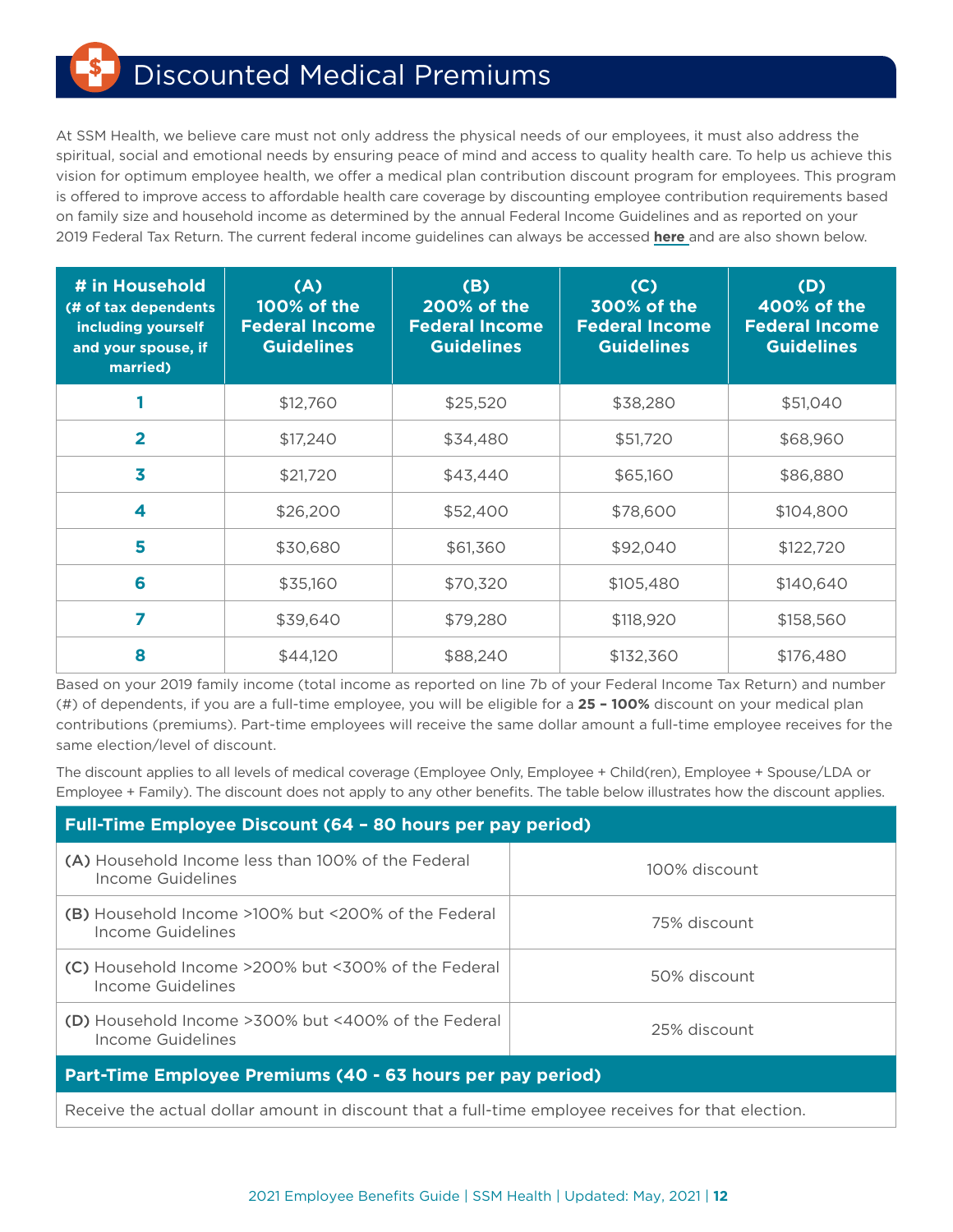To see how the Medical Plan Contribution Discount would apply to you, please review the example and use the calculator shown below.

| <b>Employee Name</b>                                                                                                                 | <b>Eddie Example</b><br><b>Full-Time Employee</b>                       | <b>Your Information Here</b> |
|--------------------------------------------------------------------------------------------------------------------------------------|-------------------------------------------------------------------------|------------------------------|
| 2019 Family Size<br>(# of dependents plus yourself<br>and your spouse (if applicable)<br>claimed on your 2019 Federal<br>Tax Return) | $\overline{4}$                                                          |                              |
| 2019 Household Income (Total<br>Income as reported on line 7b<br>of your Federal Tax Return)                                         | \$36,345                                                                |                              |
| <b>Federal Income Guidelines</b><br>(see chart on page 11)                                                                           | Household Income<br>>100% but <200% of the Federal<br>Income Guidelines |                              |
| <b>Medical Plan Election</b>                                                                                                         | Family coverage -<br>WellFirst Plus Option                              |                              |
| Medical premium deduction<br>per pay period                                                                                          | \$175.38                                                                |                              |
| % of discount                                                                                                                        | .75                                                                     |                              |
| Discount amount credited on<br>paycheck (multiply the medical<br>premium per pay period cost<br>by the % of discount)                | \$131.54                                                                |                              |
| Actual per pay period premium<br>cost (subtract the discount<br>amount from the medical<br>premium per pay period)                   | \$43.84                                                                 |                              |

**Note:** If Eddie were a part-time employee, his per pay period discount would be \$131.54, the same dollar amount he would receive as a full-time employee with the same plan election.

**The Medical Plan Contribution Discount must be renewed each year during the annual open enrollment period. Outside of open enrollment, applications may be submitted within 31 days of becoming eligible for and enrolling in SSM Health medical coverage – either as a new hire or as the result of a status change or other qualifying event.**  For more information about this discount, click **[here](https://login.ssmhealth.com/MyHR/Shared%20Documents/Benefit%20Documents/2021%20Open%20Enrollment/2021%20Medical%20Plan%20Contribution%20Discount/2021%20Medical%20Plan%20Contribution%20Discount%20Program%20Overview%20and%20Application%20Guide.pdf)** to view a program overview and application guide that includes links to informational videos and step-by-step application instructions.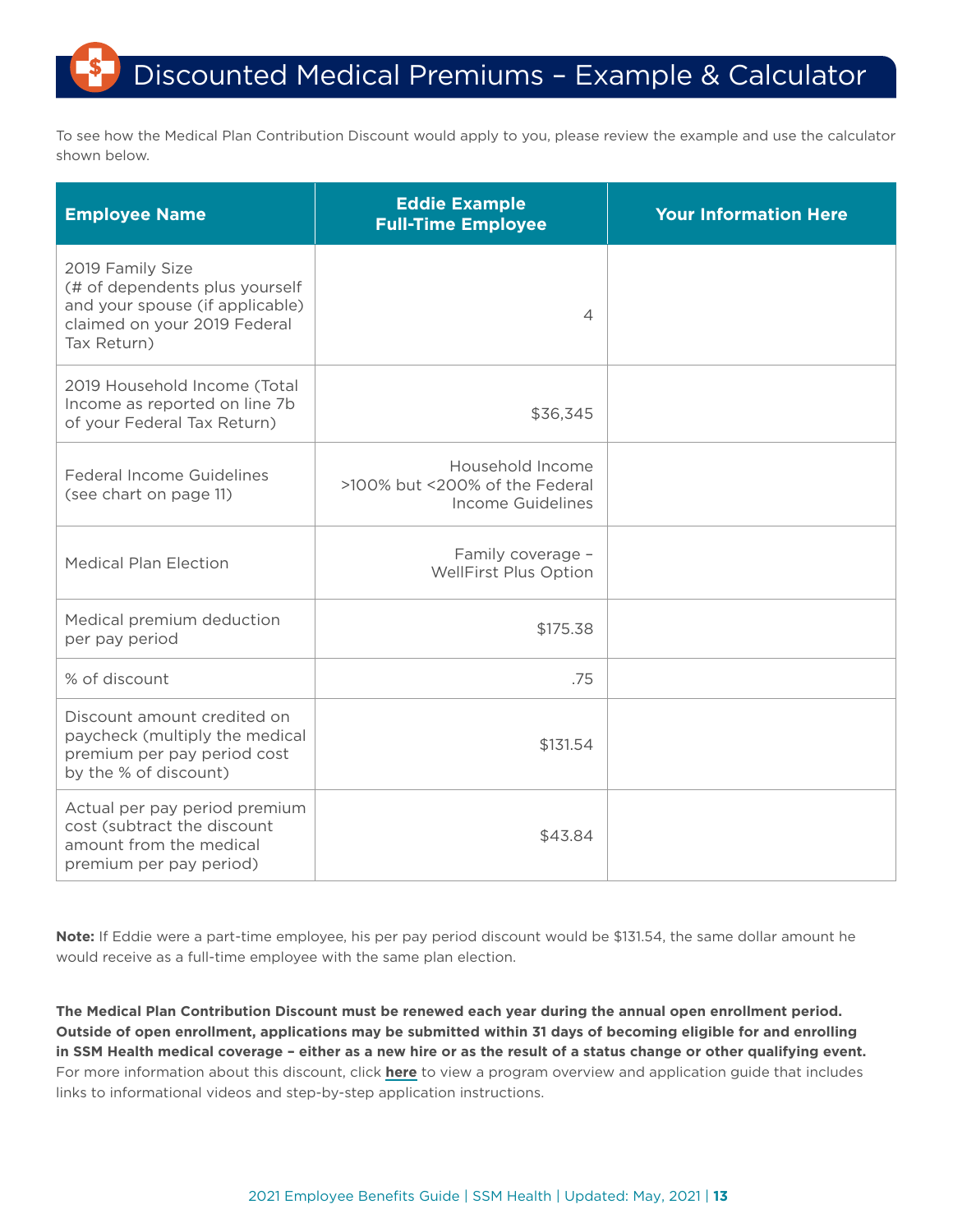## Dental Plans

Healthy teeth are an important part of wellness. SSM Health provides two dental plans from which to choose. Delta Dental offers a cost-sharing plan with a participating provider network. This plan provides flexibility, network savings and preventive services. To make the most of your dental benefit dollars, you may want to consider using one of the dental providers in their PPO or Premier Network. You may use any dentist you choose, but your in-network benefit will always provide the most affordable option and it will enhance the total services that you can receive under the annual maximum benefit. Visit **[deltadentalmo.com](http://deltadentalmo.com)** for information on the provider network. You can choose the Dental Base or Dental Plus Plan options. Click **[here](http://www.ssmhealth.com/benefitvideos)** to view an informational video about how to make the most of your Dental Plan.

**Note:** If you are not making a change to your level of coverage for 2021, you may continue to use your current dental card. If you change your level of coverage for 2021, you will receive a new dental card.

|                                                                                                                                                             | <b>Dental Plus</b>           | <b>Dental Base</b>            |
|-------------------------------------------------------------------------------------------------------------------------------------------------------------|------------------------------|-------------------------------|
| Annual Deductible - you will pay                                                                                                                            | \$50 per person/\$150 family | \$100 per person/\$300 family |
| Annual Maximum - plan will pay                                                                                                                              | \$2,000 per person           | \$1,000 per person            |
| Preventive Services -<br>Deductible does not apply<br>Routine exam, cleaning, X-rays                                                                        | 100%                         | 100%                          |
| <b>Basic Services</b>                                                                                                                                       | 80%                          | 50%                           |
| <b>Major Services</b>                                                                                                                                       | 50%                          | 50%                           |
| Orthodontic Services (includes adults)<br><b>Note:</b> Orthodontic benefits are not available for<br>services related to "do it yourself" orthodontic kits. | 50%                          | N/A                           |
| Lifetime Ortho Maximum Plan will pay                                                                                                                        | \$2,000                      | N/A                           |

### Dental Plan Premiums

Premiums are taken out of your paycheck 26 times per year. We are pleased to announce that there are NO increases to the dental premiums in 2021; the 2020 dental premiums will remain the same in 2021.

|                                                            | <b>Dental Plus</b>                    |                                      | <b>Dental Base</b>                    |                                      |
|------------------------------------------------------------|---------------------------------------|--------------------------------------|---------------------------------------|--------------------------------------|
|                                                            | <b>Average</b><br><b>Monthly Cost</b> | <b>Per Pay</b><br><b>Period Cost</b> | <b>Average</b><br><b>Monthly Cost</b> | <b>Per Pay</b><br><b>Period Cost</b> |
| Full-Time Employee Premiums (64 - 80 hours per pay period) |                                       |                                      |                                       |                                      |
| Employee                                                   | \$10.25                               | \$4.73                               | \$7.00                                | \$3.23                               |
| Employee + Child(ren)                                      | \$30.75                               | \$14.19                              | \$15.75                               | \$7.27                               |
| Employee + Spouse/LDA                                      | \$25.50                               | \$11.77                              | \$17.50                               | \$8.08                               |
| Family                                                     | \$38.50                               | \$17.77                              | \$26.25                               | \$12.12                              |
| Part-Time Employee Premiums (40 - 63 hours per pay period) |                                       |                                      |                                       |                                      |
| Employee                                                   | \$17.50                               | \$8.08                               | \$12.00                               | \$5.54                               |
| Employee + Child(ren)                                      | \$52.50                               | \$24.23                              | \$24.00                               | \$11.08                              |
| Employee + Spouse/LDA                                      | \$43.75                               | \$20.19                              | \$30.00                               | \$13.85                              |
| Family                                                     | \$61.25                               | \$28.27                              | \$42.00                               | \$19.38                              |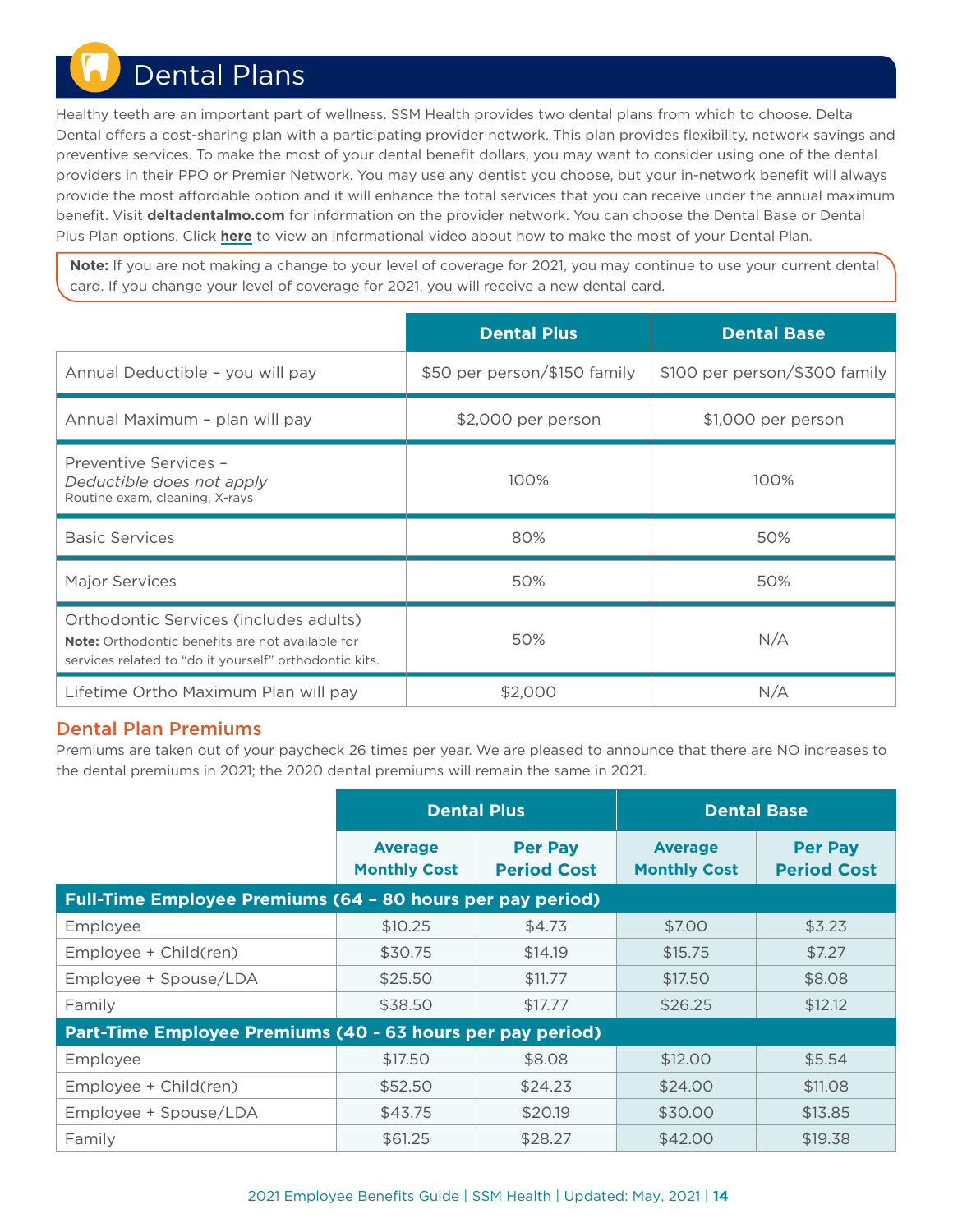Vision Plans

The Vision Plan can assist with the cost of eye exams, lenses, frames and contact lenses. The plan is administered by VSP, a national leading vision plan provider. The plan design includes copays for in-network coverage and reimbursements (up to plan limits) for out-of-network coverage. Click **[here](http://www.ssmhealth.com/benefitvideos)** to view an informational video about how to make the most of your Vision Plan.

### Exam + Materials

|                                  | <b>VSP Provider</b>                                                              | <b>Out-of-Network</b><br><b>Provider</b>                         | How often you can<br>use services<br>per covered member |
|----------------------------------|----------------------------------------------------------------------------------|------------------------------------------------------------------|---------------------------------------------------------|
| Comprehensive Vision Examination | $$10$ copay                                                                      | \$40 allowance                                                   | Once every 12 months                                    |
| Lenses - Glass or Plastic        | $$25$ copay                                                                      | $$40 - $125$<br>allowance                                        | Once every 12 months                                    |
| OR.                              |                                                                                  |                                                                  |                                                         |
| Contact Lenses                   | \$150 allowance +<br>evaluation and fitting<br>covered + additional<br>discounts | \$105 allowance<br>(\$210 allowance)<br>if medical<br>necessity) | Once every 12 months                                    |

### Exam Only

**Note:** If you are electing the WellFirst Plus or WellFirst Base Medical Plan in 2021, these plans cover an annual eye exam. However, the copay is higher and the network of providers is limited. If you elect one of these medical plan options and do not need lenses or frames, you may want to opt out of the vision plan.

|                                         | <b>VSP Provider</b> | Out-of-Network<br><b>Provider</b> | How often you can<br>use services<br>per covered member |
|-----------------------------------------|---------------------|-----------------------------------|---------------------------------------------------------|
| <b>Comprehensive Vision Examination</b> | $$10$ copay         | \$40 allowance                    | Once every 12 months                                    |

### Vision Plan Premiums

Premiums are taken out of your paycheck 26 times per year. We are pleased to announce that there are NO increases to the vision premiums in 2021; the 2020 vision premiums will remain the same in 2021.

|                                                                          | <b>Average</b><br><b>Monthly Cost</b> | <b>Per Pay</b><br><b>Period Cost</b> | <b>Average</b><br><b>Monthly Cost</b> | <b>Per Pay</b><br><b>Period Cost</b> |
|--------------------------------------------------------------------------|---------------------------------------|--------------------------------------|---------------------------------------|--------------------------------------|
| Part-Time and Full-Time Employee Premiums (40 - 80 hours per pay period) |                                       |                                      |                                       |                                      |
| Employee                                                                 | \$6.50                                | \$3.00                               | \$3.50                                | \$1.62                               |
| Employee + Child(ren)                                                    | \$12.50                               | \$5.77                               | \$7.75                                | \$3.58                               |
| Employee + Spouse/LDA                                                    | \$11.75                               | \$5.42                               | \$7.25                                | \$3.35                               |
| Family                                                                   | \$20.00                               | \$9.23                               | \$12.50                               | \$5.77                               |

2021 Employee Benefits Guide | SSM Health | Updated: May, 2021 | **15**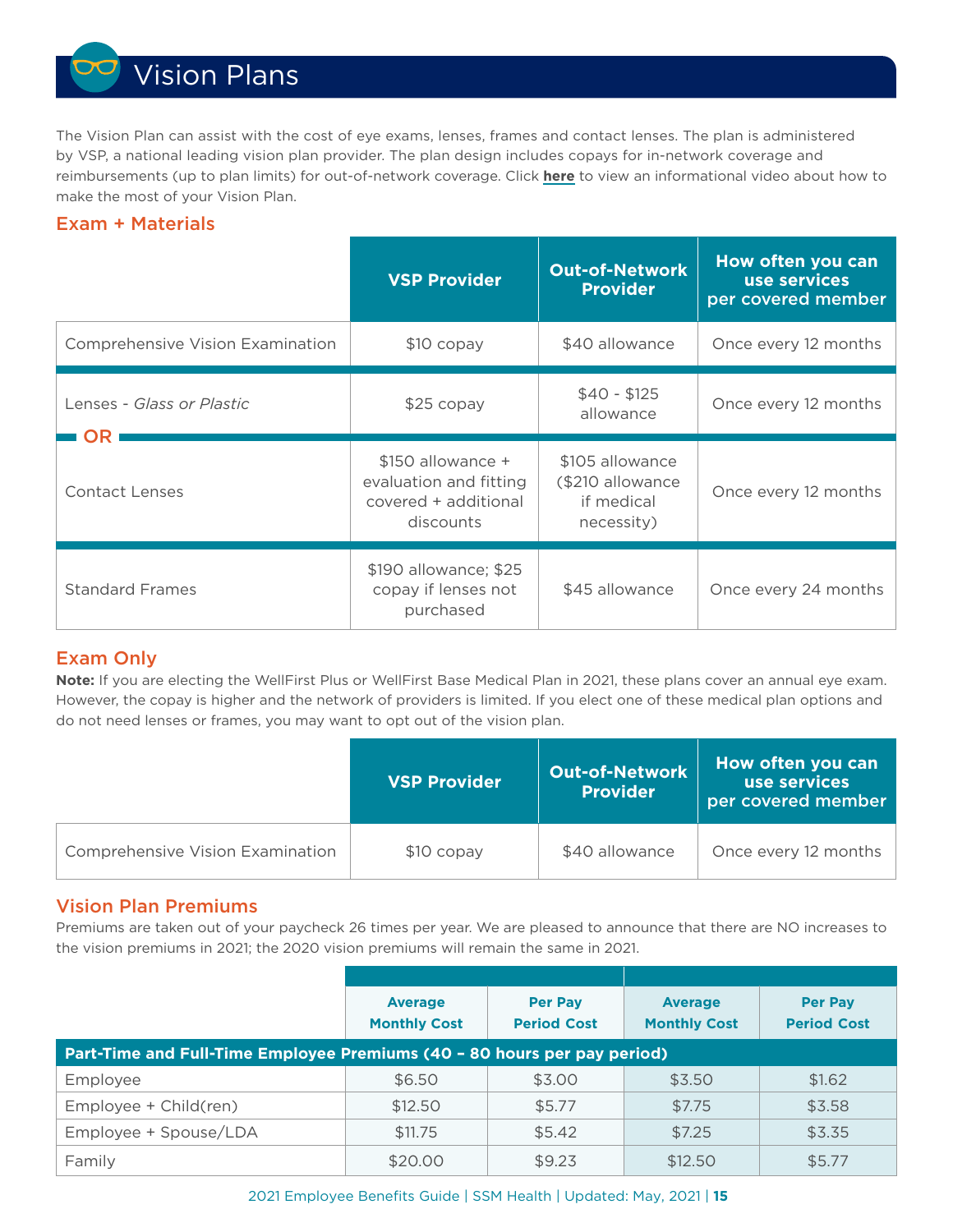### Health Savings Account

A Health Savings Account (HSA) allows participants to set aside pre-tax dollars today to pay for out-of-pocket medical expenses in the future. IRS guidelines outline eligibility for participating in an HSA. To participate in the Health Savings Account (HSA), you must meet all of the following requirements: 1) You must be enrolled in the WellFirst Health Savings Plan (High Deductible Health Plan), 2) You cannot be claimed as a dependent on someone else's tax return, 3) You cannot have any other health coverage, including: enrollment in another health plan, Medicare, or military/ veteran health benefits. Important! There may be tax penalties if you receive HSA contributions when you are not eligible. If you enroll in Medicare or another health plan, make sure to contact People Services and ask to speak to a Benefits Analyst and/or consult your tax professional.

| <b>WellFirst Health Savings</b><br><b>Option Coverage Level</b> | <b>Annual HSA Contribution</b><br><b>Provided by SSM Health</b> |                 |              | <b>Annual HSA</b><br><b>Contribution Limits</b><br>(amount Employee can add to the HSA<br>with their own pre-tax contributions) |  |
|-----------------------------------------------------------------|-----------------------------------------------------------------|-----------------|--------------|---------------------------------------------------------------------------------------------------------------------------------|--|
| <b>Full-time Employee</b>                                       | <b>Per Pay Period</b>                                           | <b>Annually</b> | Up to Age 55 | *Age 55+                                                                                                                        |  |
| Employee Only                                                   | \$19.23                                                         | Up to \$500     | \$3,100      | \$4,100                                                                                                                         |  |
| Employee + Child(ren)                                           | \$38.46                                                         | Up to \$1,000   |              | \$7,200                                                                                                                         |  |
| Employee + Spouse/LDA                                           | \$38.46                                                         | Up to \$1,000   | \$6,200      |                                                                                                                                 |  |
| Family                                                          | \$38.46                                                         | Up to \$1,000   |              |                                                                                                                                 |  |
| <b>Part-time Employee</b>                                       | <b>Per Pay Period</b>                                           | <b>Annually</b> |              |                                                                                                                                 |  |
| Employee Only                                                   | \$9.62                                                          | Up to \$250     | \$3,350      | \$4,350                                                                                                                         |  |
| $Emplovee + Child(ren)$                                         | \$19.23                                                         | Up to \$500     |              |                                                                                                                                 |  |
| Employee + Spouse/LDA                                           | \$19.23                                                         | Up to \$500     | \$6,700      | \$7,700                                                                                                                         |  |
| Family                                                          | \$19.23                                                         | Up to \$500     |              |                                                                                                                                 |  |

\*If you will be at least age 55 during plan year 2021, you may contribute an additional \$1,000 to your HSA

HSA funds are deposited on a pay period basis and the annual HSA contribution is pro-rated based on the date an employee becomes benefit eligible. To pay for an eligible service or purchase, you need to have the available funds in your account.

**Note:** You may start, stop, increase or decrease your own HSA contributions at anytime through the Benefits App in Workday.

### Flexible Spending Account – Health Care FSA

The Health Care FSA allows participants to set aside pre-tax income (up to \$2,750 maximum annual contribution per employee) to pay for eligible health care expenses incurred by you or your dependents, but not covered by, other plans. Click **[here](http://www.ssmhealth.com/BenefitVideos)** for more information and to see if a Health Care FSA is right for you.

**Important Note:** *Plan elections will be reviewed and audited each year to ensure the plan meets the IRS Nondisrimination Testing requirements. You will be notified if any changes need to be made to the amount you elected for the 2021 plan year based on the results of this audit.* 

**Important Note:** *Per IRS Regulations, the Health Care FSA benefit is not available to participants in the WellFirst Health*  Savings Option who have an HSA. If you have funds from your 2020 FSA account as of 1/1/2021, you have to wait until *4/1/2021 to begin participation in the HSA.*

### Flexible Spending Account – Dependent Day Care FSA

The Dependent Day Care FSA allows participants to set aside pre-tax income (up to \$5,000 maximum annual contribution per household) to pay for eligible child or other Dependent Day Care expenses. Click **[here](http://www.ssmhealth.com/BenefitVideos)** for more information and to see if a Dependent Day Care FSA is right for you. You may participate in a Dependent Day Care FSA and the HSA. Participating in the HSA does not impact your ability to participate in the Dependent Day Care FSA.

**Important Note:** *FSA funds are subject to IRS guidelines and are "use it or lose it". Information about important timelines*  and planning tools that can help you determine how much you may want to set aside in a Flexible Spending Account are *available at connectyourcare.com.*

2021 Employee Benefits Guide | SSM Health | Updated: May, 2021 | **16**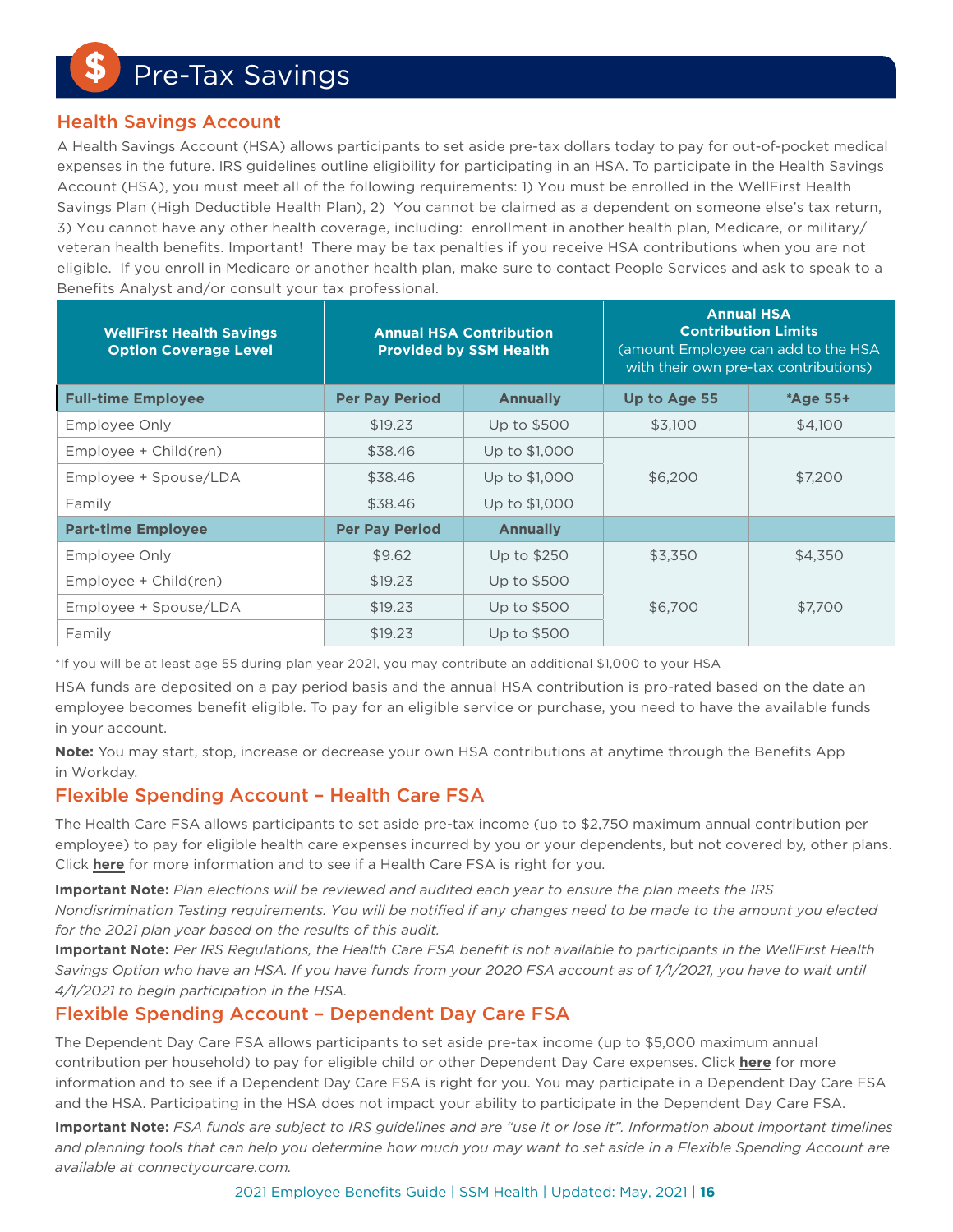Retirement

SSM Health provides a market-competitive retirement program that is consistent with our Mission and Values and is designed to assist you in achieving financial security for your retirement. To learn more about the retirement savings program, click **[here](http://www.ssmhealth.com/BenefitVideos)** to view an informational video or visit the Empower Retirement website at **[empowermyretirement.com](http://empowermyretirement.com)**. Click **[here](http://www.ssmhealth.empowermytime.com)** to schedule a one-on-one appointment with Empower. **Note:** Physicians should refer to their Benefits Booklet for Retirement Savings information.

### Fixed Contribution

SSM Health provides an annual basic/fixed contribution to all employees who qualify. To qualify, employees must be 18 years of age, work a minimum of 1,000 hours in the plan year and be actively employed on the last day of the plan year. The employer basic/fixed contribution is 3% of employee salary (up to the annual IRS limit) or a minimum of \$1,400, whichever is greater. The \$1,400 minimum contribution is pro-rated based on hours worked in the plan year.

### Match Contribution

All employees who are 18 years of age and who work a minimum of 1,000 hours per year are eligible for the Employer Match. SSM Health will match \$0.50 on the dollar for the first 6% of employee contributions on a per pay period basis (up to IRS annual limits). The match is provided on a per pay period basis and you must make a contribution to your 403(b)/401(k) plan in order to receive the match. Plan your contributions accordingly. You are immediately eligible to receive Employer Matching Contributions upon your SSM Health employment if the following requirements are met: 1) You are at least age 18 or older, 2) You are scheduled to work a minimum of 1,000 Hours of Service in a Service Computation Period (40 hours per pay period), 3) You are contributing to the 403(b) or 401(k) Plan. If your scheduled hours are under 1,000 Hours of Service in a Service Computation Period, but you complete 1,000 Hours of Service during the Service Computation Period and meet the other eligibility requirements listed above, you will receive the Employer Matching Contribution in the first quarter of the following year after your Hours of Service have been determined.

Employees are vested in both the basic/fixed and match contributions after three years of eligible service. Eligible compensation is defined by the IRS on an annual basis. For 2021, it is capped at \$290,000 annually or \$11,153.85 per pay period.

### Retirement Savings Plans: 403(b) and 401(k)

The voluntary 403(b) or 401(k) plans allow eligible employees to contribute pre-tax or post-tax (Roth) dollars to an investment plan administered by Empower Retirement. There are many investment options from which to choose. Currently, you may contribute up to \$19,500. If you are going to be age 50 or older in the 2021 plan year, you may also contribute up to an additional \$6,500 under the catch-up provision. You may defer up to the annual IRS limit.

### Deferred Compensation: 457(b)

Eligible employees who are on track to contribute the maximum amount to the 403(b) may also contribute to the 457(b) up to the annual IRS limit. Currently, up to \$19,500 may be contributed. Due to IRS regulations, this plan may only be offered to employees of **non-profit** ministries. Comprehensive retirement information, including Summary Plan Descriptions (SPDs) are available **[here](https://www.ssmhealth.com/employee-benefit-resources)**.

To enroll in the 457(b) plan, complete and submit the form availabl[e here. O](https://login.ssmhealth.com/MyHR/Shared Documents/Benefit Documents/New Hire Enrollment/2021 New Employee Welcome - Benefits Packet/457b Paycheck Contribution Election Form.pdf)nce your contributions are established, you will be able to view and manage your account online through empowermyretirement.com.

### Auto Enrollment

To make saving for retirement even easier, newly hired employees are automatically enrolled at the 3% level after 30 days of employment with SSM Health and contributions will be increased by 1% each year until the 6% contribution level is reached. Employees may opt out of auto enrollment/escalation or change their employee contributions at any time through the [Empower Retirement website.](C:\Users\JMCMIT\AppData\Local\Microsoft\Windows\INetCache\Content.Outlook\87XT4JWB\empowermyretirement.com)

### Defined Benefit (DB) Pension Plan

**Effective January 1, 2021**, all employees who were grandparented into the Defined Benefit (DB) Pension Plan will move to the higher match and basic contribution plan available through the Defined Contribution (DC) Plan. The Defined Benefit plan freezes on December 31, 2020. All accrued, vested benefits remain available to employees and may be accessed based on plan provisions. Statements reflecting final, accrued benefits in the DB Plan will be provided in early 2021.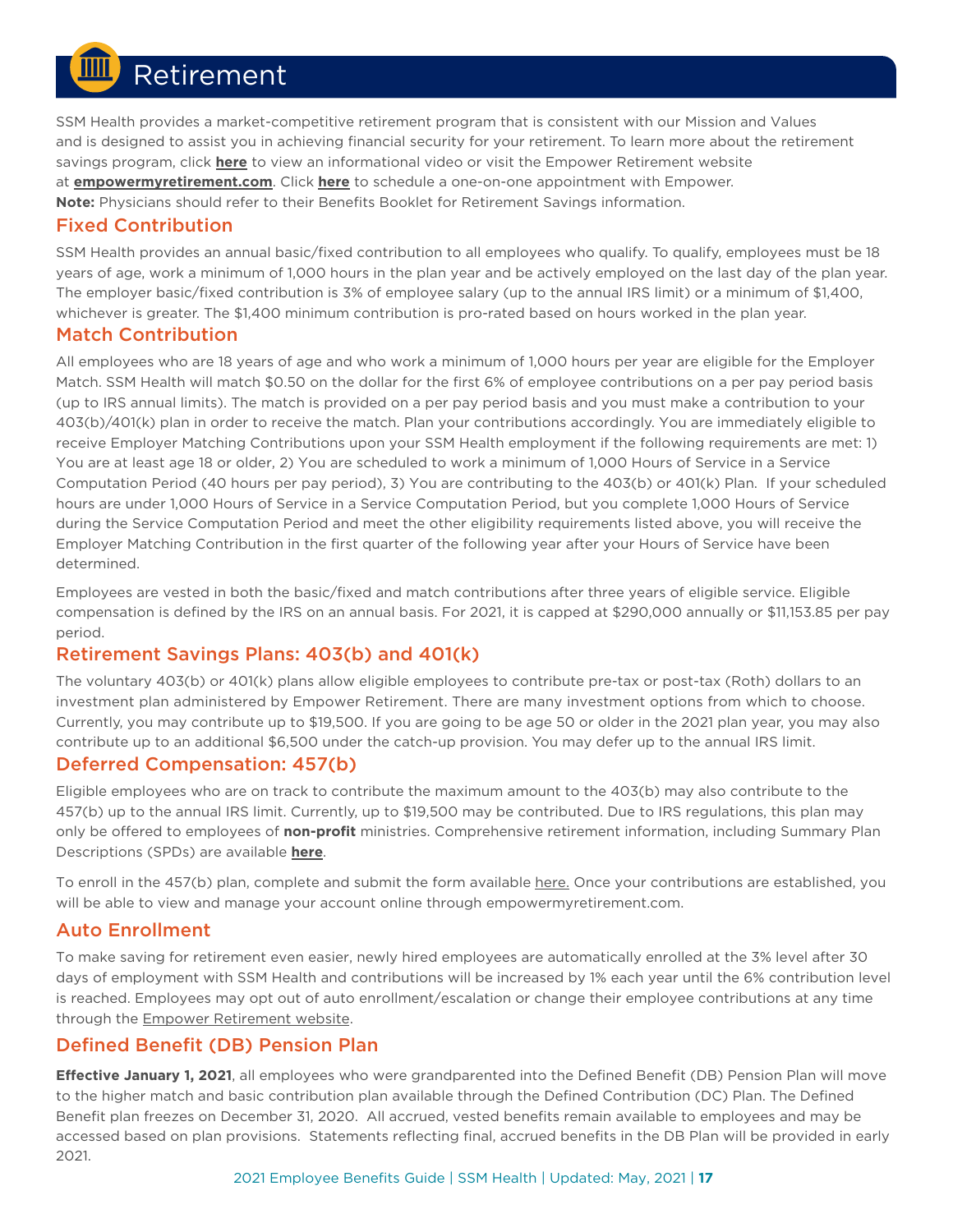## Paid Time Off

Paid Time Off (PTO) includes vacation time, holidays, sick days, personal time and the elimination period for short-term disability benefits. PTO is accrued each pay period based on the actual number of hours that an employee is paid and on eligible low census hours (up to a maximum of 80 hours per pay period). Hours paid by Short-Term Disability are not eligible for PTO accrual. To be eligible to accrue PTO, you must be regularly scheduled to work at least half-time (40 hours) or more per pay period. "Regularly scheduled" means that you are on file with Human Resources as having a 0.5 full-time equivalent (FTE) or higher status.

Unused PTO time carries over from year to year but the maximum amount of PTO that you have in your accrual bank is 1.5 times your annual accrual amount. If you reach your maximum PTO hours, you will need to utilize PTO time in order to accrue additional hours. Click **[here](https://www.ssmhealth.com/employee-benefit-resources)** to view the comprehensive PTO guidelines.

**Note:** Market-specific PTO programs apply to employees working a 7 on/7 off schedule. These schedules do not apply to executives, directors and physicians. Physicians and Executives should refer to the applicable Benefits Booklet for information about Paid Time Off. Directors: At SSM Health, we utilize an informal time off model for director-level positions. Under this approach, time off is taken as needed. There is no need to record the time away within the timekeeping system or monitor a PTO bank. It is expected that directors will be prudent under this approach, focusing appropriate attention to their role and leadership responsibilities. As a general guideline, it is expected that total time taken will not exceed six weeks per year, including holidays. Director-level PTO does not have cash value, is not eligible for the PTO Sell or PTO Donation programs and does not payout upon separation of employment.

|                                                 | <b>Accrual Rate</b>       | <b>Annual</b><br><b>Max</b><br>(hours) | <b>Annual</b><br>Max (days)<br>*based on<br>8 hour | <b>Overall</b><br><b>Max</b><br>(hours) | <b>Overall</b><br>Max (days)<br>*based on<br>8 hour<br>مبرداء |
|-------------------------------------------------|---------------------------|----------------------------------------|----------------------------------------------------|-----------------------------------------|---------------------------------------------------------------|
|                                                 | <b>Staff PTO Schedule</b> |                                        |                                                    |                                         |                                                               |
| Fewer than 5 years of service                   | .0923 per hour paid       | 192                                    | 24                                                 | 288                                     | 36                                                            |
| More than 5 but fewer than 10 years of service  | .1077 per hour paid       | 224                                    | 28                                                 | 336                                     | 42                                                            |
| More than 10 but fewer than 15 years of service | .1192 per hour paid       | 248                                    | 31                                                 | 372                                     | 46.5                                                          |
| More than 15 but fewer than 20 years of service | .1269 per hour paid       | 264                                    | 33                                                 | 396                                     | 49.5                                                          |
| More than 20 years of service                   | .1385 per hour paid       | 288                                    | 36                                                 | 432                                     | 54                                                            |
| <b>Management PTO Schedule</b>                  |                           |                                        |                                                    |                                         |                                                               |
| Fewer than 5 years of service                   | .1192 per hour paid       | 248                                    | 31                                                 | 372                                     | 46.5                                                          |
| More than 5 but fewer than 10 years of service  | .1269 per hour paid       | 264                                    | 33                                                 | 396                                     | 49.5                                                          |
| More than 10 years of service                   | .1385 per hour paid       | 288                                    | 36                                                 | 432                                     | 54                                                            |

New Hires will be provided with 8 hours of PTO (pro-rated for FTE) upon hire date in order to account for holiday time off that might be needed before the PTO time is accrued. As a result, the accrual rate for the first year of employment will be adjusted down to account for the frontloaded hours.

### PTO Sell

During open enrollment each year, employees may elect to "sell" up to 80 hours of unused PTO. The number of hours that may be sold will be limited such that the employee's PTO balance is at least 40 hours after the hours are sold. The PTO hours sold will be paid at 85% of the employee's base rate for the primary job held and will be taxed at the supplemental rate. Payment will be made on the paycheck for the pay period in which the PTO Sell request was made. Employees may elect the number of hours to sell through the Workday Absence App.

### PTO Donation/PTO Emergency

Employees may donate up to 80 hours of PTO to a medical emergency leave bank on an annual basis. The employee may "recommend" the recipient but may not make the donation contingent on the time going to the desired recipients. PTO hours may be donated through the Request App in Workday.

Employees who experience an emergency that meets the IRS-defined requirements, may request hours from the medical emergency leave bank by submitting an application through the Request App in Workday. Up to 160 hours may be awarded annually.

### PTO Hardship

Employees suffering a serious financial hardship may request a pay-out from their PTO bank by submitting an application through the Request App in Workday. The payout is limited to the amount of the hardship or half your PTO balance at the time of the request (whichever is lower) up to a maximum of 80 hours per calendar year. PTO hours are paid at the base rate for your primary job held and are paid at 85% of full value. The hardship must meet the IRS eligibility requirements.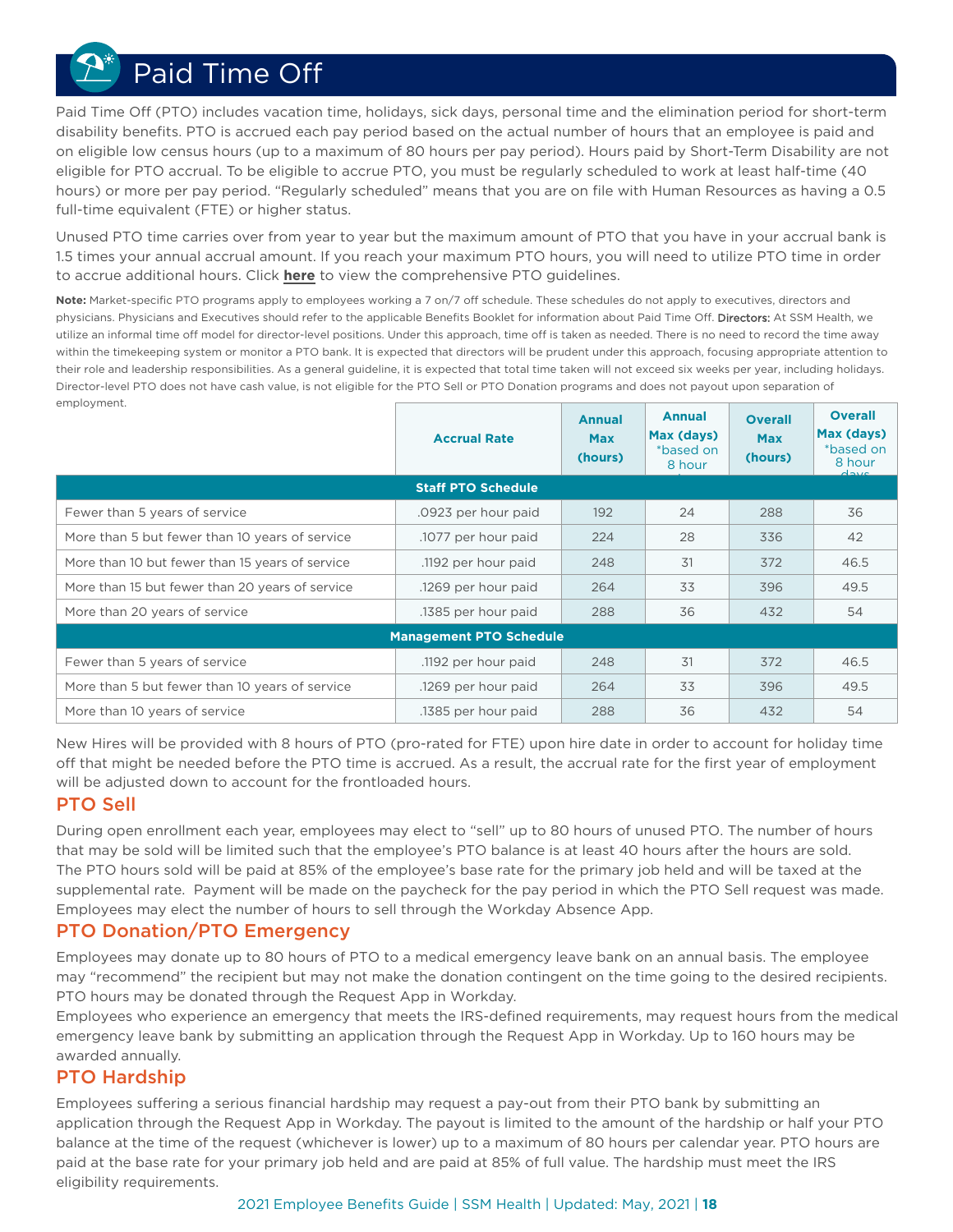### Short-Term Disability

As a benefits-eligible employee, you are covered by a Short-Term Disability (STD) plan that replaces 60% of your income when you are medically unable to work due to a serious health condition. The first week (seven calendar days) of disability is an elimination period during which disability benefits are not paid. You must use PTO to satisfy the elimination period while you are medically unable to work before STD benefits begin (unless taking unpaid WI FMLA). Following the elimination period you may be eligible to receive a benefit. The 60% Short-Term Disability coverage is provided by SSM Health at no premium cost to you (with minimum and maximum weekly benefits). You have the option to "buy up" to a 75% STD plan.

**Note:** Once short-term disability payments begin, you may not use PTO. Once short-term disability payments end, you may begin using your PTO if you need additional time away from work**.**

Employees who transitioned into the STD benefit from former illness banks or salary continuation received an employerpaid buy-up to 75% at no cost, based on their former illness bank balance at 2019 year-end.

| Balance as of 12/2019 | Automatic "buy up" provided through the last payroll occurring in: |
|-----------------------|--------------------------------------------------------------------|
| 25 – 49% of maximum   | December 2022                                                      |
| 50 - 74% of maximum   | December 2024                                                      |
| 75% + of maximum      | December 2026                                                      |

You will see the cost of the buy-up option when you go through the enrollment process.

**Note:** The minimum weekly benefit is \$400 (pro-rated based on FTE). If you make less than \$13.33 per hour, choosing the buy-up option will not benefit you.

#### Important note for Directors with the Flexible Time Off Model.

Directors with the Flexible Time Off Model will be provided up to six (6) weeks of paid leave in a rolling calendar year. The six weeks will be applicable to the seven-calendar day elimination period associated with a Short-Term Disability claim and leaves with no associated benefit pay. Leave time in excess of the allowed six weeks will be unpaid.

### Maternity Benefits

If you are accessing Short-Term Disability due to maternity leave, 100% of your income will be replaced for up to six weeks for a routine delivery or up to eight weeks for a c-section. The first week (seven calendar days) elimination period still applies. The 100% maternity leave coverage is provided by SSM Health with no premium cost to you.

### Paid Parental Leave

Effective January 1, 2021, one week paid parental leave will be available to both parents.

- 40 hours of paid leave is pro-rated based on FTE
- Includes adoptions
- Covers bonding time
- Compliments maternity leave for the birth parent
- Available to benefit-eligible employees who have completed at least 90 days of employment with SSM Health.

### Long-Term Disability

After 90 days of being medically unable to work, you are eligible to apply to receive a Long-Term Disability benefit of 60% of your salary up to a maximum of \$10,000 per month. The 60% Long-Term Disability coverage is provided by SSM Health with no premium cost to you. Employees must exhaust all PTO before LTD payments begin.

**Note:** This plan does not apply to executives and physicians.

For more information about the Short- and Long-Term Disability plans, please click **[here](https://www.ssmhealth.com/employee-benefit-resources)**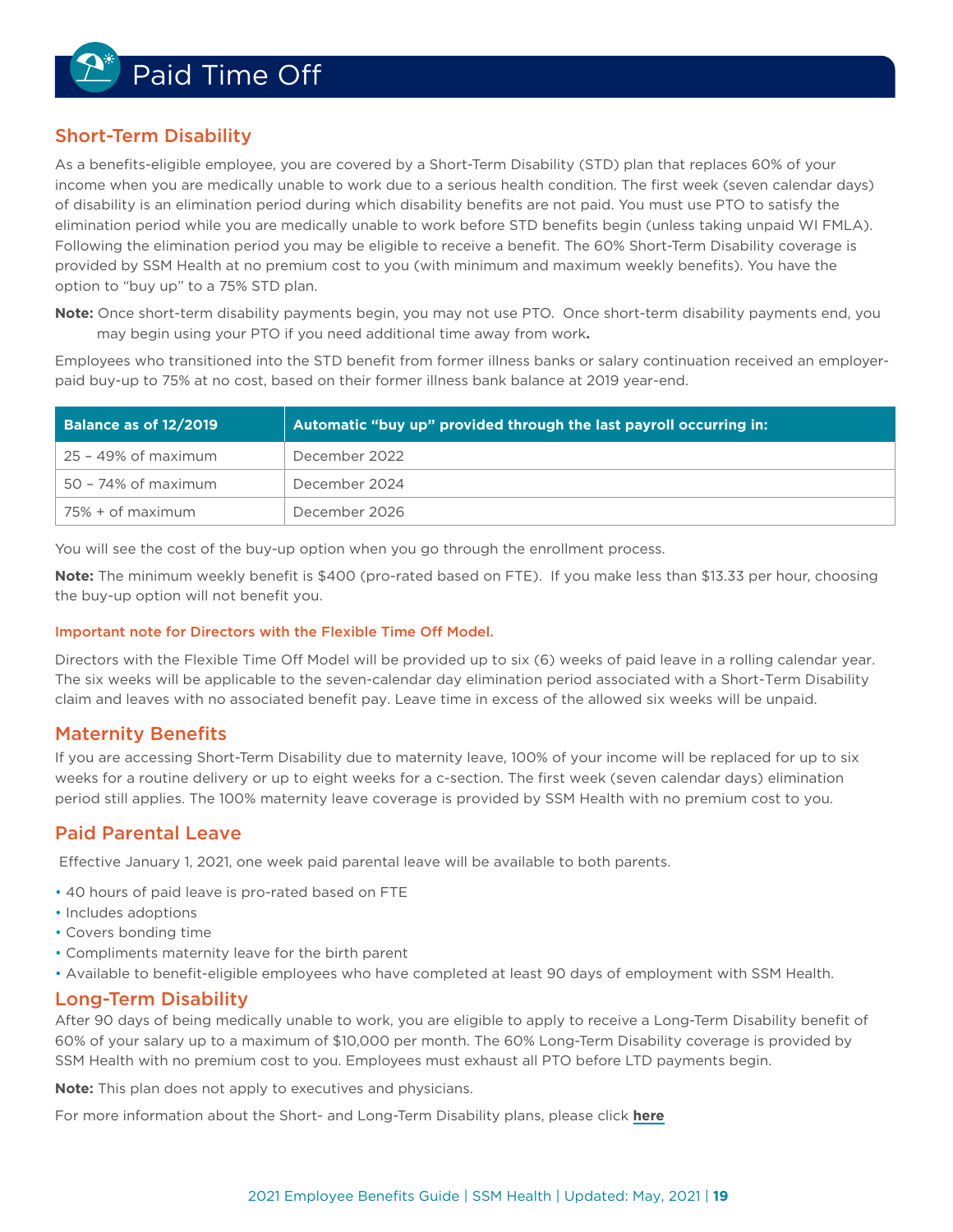Life Insurance

SSM Health offers both employer-paid and voluntary life insurance to provide financial security should the unexpected occur. For more information about life insurance, please click **[here](https://www.ssmhealth.com/employee-benefit-resources)** .

### Employer-Paid Life Insurance Coverage

| Part-Time and Full-Time Employees (40 - 80 hours per pay period) |                        |  |
|------------------------------------------------------------------|------------------------|--|
| Staff                                                            | 1X pay up to \$500,000 |  |
| Manager and Above                                                | 2X pay up to \$1M      |  |

*While SSM Health pays for the cost of this basic life policy, per federal regulations, employees must pay tax on the imputed income for the "value" of any employer-provided life insurance that exceeds \$50,000. Click [here](https://www.irs.gov/government-entities/federal-state-local-governments/group-term-life-insurance)*. *to view the IRS guidelines. If you do not want to pay tax on this imputed income, you may waive the basic life insurance during enrollment. Accidental Death and Dismemberment (AD&D) Insurance is not subject to imputed income tax and therefore, may not be waived. If you waive your Basic Life and then later choose to enroll in Basic Life, you will be subject to Evidence of Insurability.*

*Please note: If you choose to opt out of Basic Life and you do not purchase Voluntary Employee Life, you cannot elect Dependent or Spouse Life.*

### Employer-Paid Accidental Death and Dismemberment Insurance (AD&D)

| Staff             | 1X pay up to \$500,000 |
|-------------------|------------------------|
| Manager and Above | 2X pay up to \$1M      |

**Note:** per industry standards, employee and spouse life insurance and AD&D are subject to benefit reduction based on age. The benefit reduces to 65% at age 65 and to 50% at age 70.

### Employee-Paid Optional Insurance (Life and AD&D)

| <b>Part-Time and Full-Time Employees</b><br>(40 - 80 hours per pay period) |                                                                               | <b>Guaranteed Issue and Evidence of Insurability</b><br>(EOI - only applies to Life Insurance)                                                                                    |
|----------------------------------------------------------------------------|-------------------------------------------------------------------------------|-----------------------------------------------------------------------------------------------------------------------------------------------------------------------------------|
| <b>Staff</b>                                                               | Multiples of pay up to 8X,<br>capped at \$2M supplemental                     | Newly eligible: May elect up to the lesser of<br>3x annual salary or \$1M without EOI.                                                                                            |
| <b>Management</b>                                                          | for life insurance;<br>Multiples of pay up to 8X,<br>capped at \$1M for AD&D. | During Open Enrollment: If currently enrolled, may increase<br>coverage 1x up to the lesser of 3x annual salary or \$1M; If not<br>currently enrolled, any election requires EOI. |

### Dependent Life Insurance

| <b>Part-Time and Full-Time Employees</b><br>(40 - 80 hours per pay period) |                                           | <b>Guaranteed Issue and</b><br><b>Evidence of Insurability (EOI)</b>                                                    |  |
|----------------------------------------------------------------------------|-------------------------------------------|-------------------------------------------------------------------------------------------------------------------------|--|
| Spouse                                                                     | Increments of \$25,000<br>up to \$250,000 | Newly eligible: May elect up to \$50,000 without EOI.<br>During Open Enrollment: Any increase in coverage requires EOI. |  |
| Eligible Child                                                             | Increments of \$5,000<br>up to \$25,000   | All coverage is guaranteed issue - no EOI required.                                                                     |  |

### Dependent AD&D

| <b>Part-Time and Full-Time Employees</b><br>(40 - 80 hours per pay period) |                                           | <b>Guaranteed Issue and Evidence of Insurability</b><br>(EOI - only applies to Life Insurance) |  |
|----------------------------------------------------------------------------|-------------------------------------------|------------------------------------------------------------------------------------------------|--|
| Spouse                                                                     | Increments of \$25,000<br>up to \$100,000 | All coverage is guaranteed issue - no EOI required.                                            |  |
| Eligible Child                                                             | \$10,000 or \$25,000                      |                                                                                                |  |

### Additional Lifestyle Benefits

Additional services are automatically offered to those enrolled in Life Insurance; there is no additional cost for these benefits.

**Travel Assistance:** Planning to travel 100 miles or more from home? Access pre-trip planning and emergency services through RedpointWTP. Learn more at: **[LifeBenefits.com/travel](http://LifeBenefits.com/travel)**

Life Insurance-related Financial and Grief Resources: For confidential advice and support, contact Securian's LifeWorks at (877) 849-6034 Learn more at lifebenefits.com/lfg, username: lfg and password: resources.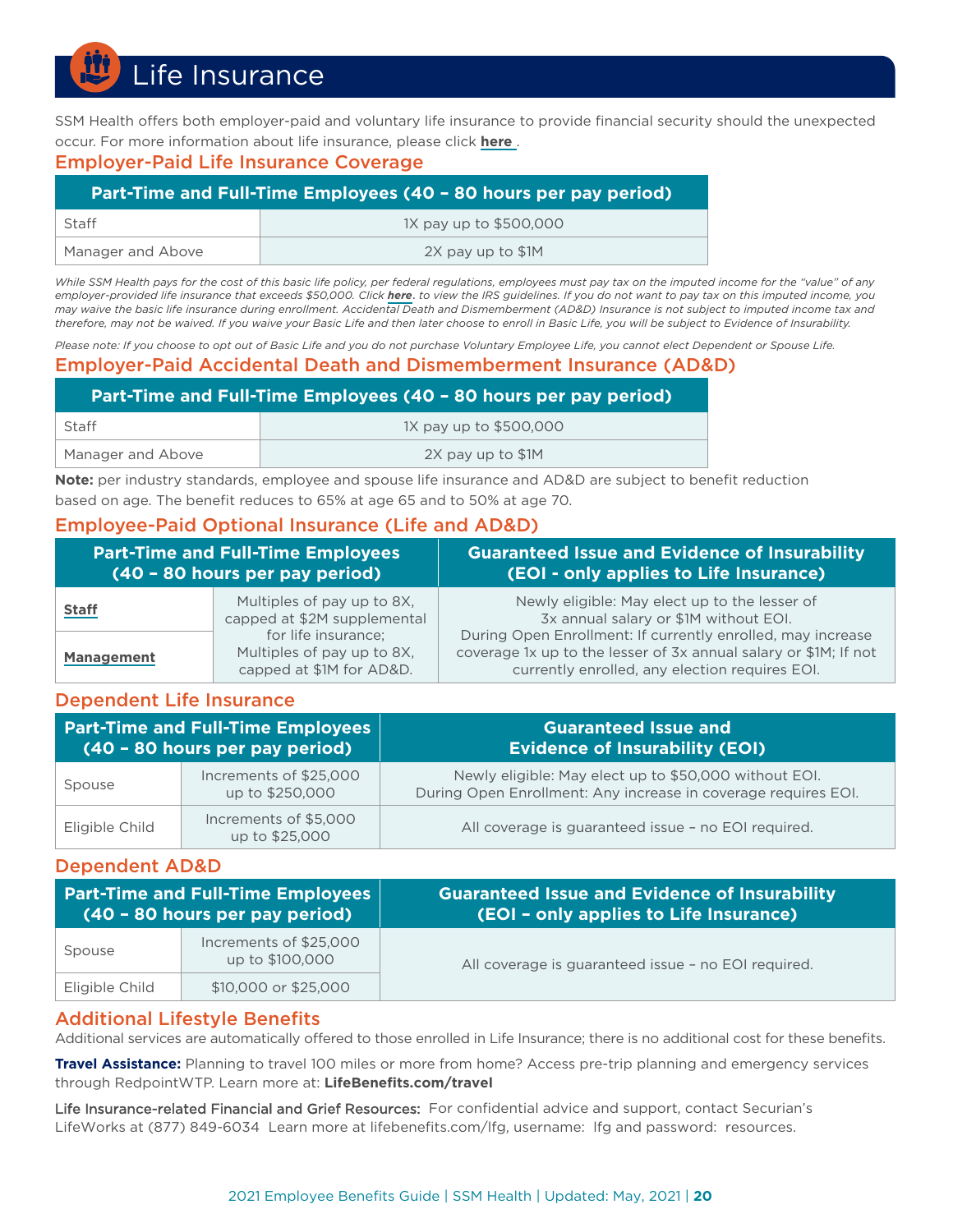### Benefits Plus

**[Benefits Plus](https://adfsa.ssmhealth.com//adfs/ls/idpinitiatedsignon.aspx?LoginToRP=https://ssmhealth.corestream.com)** provides exclusive employee rates on a variety of programs. Premiums for these specially negotiated plans are paid through payroll deduction, making it safe, easy, and convenient for your budget.

| <b>Benefit</b>                         | <b>Description</b>                                                                                                                                                                                                                         | <b>How to Enroll</b>                                                                                        |  |
|----------------------------------------|--------------------------------------------------------------------------------------------------------------------------------------------------------------------------------------------------------------------------------------------|-------------------------------------------------------------------------------------------------------------|--|
| Accident Insurance                     | Accident insurance helps you pay for the medical and out-of-<br>pocket costs that you may incur after an accidental injury.                                                                                                                | View coverage options                                                                                       |  |
| <b>Critical Illness</b>                | Critical illness insurance provides additional coverage for<br>medical emergencies like heart attack, stroke, or cancer.                                                                                                                   | and enroll in Workday<br>during Open Enrollment<br>or within 31 days<br>of a qualifying<br>work/life event. |  |
| Hospitalization                        | Hospital indemnity insurance helps offset hospitalization<br>expenses that may not be covered under your medical plan.                                                                                                                     |                                                                                                             |  |
| Legal Services                         | MetLife Legal Plans provides access to attorneys for many<br>common legal issues.                                                                                                                                                          |                                                                                                             |  |
| Identity Theft<br>Protection           | LifeLock provides an all-in-one membership for your Cyber<br>Safety.                                                                                                                                                                       |                                                                                                             |  |
| Auto & Home<br>Insurance               | Enroll at any time through<br>Streamline shopping for auto and home insurance; get real-time,<br>the Benefits Plus portal.<br>side by side rate quotes so you can find the policy that works<br>best for your needs and budget.            |                                                                                                             |  |
| <b>Financial Counseling</b><br>(FREE!) | FinFit provides you with personalized tools and<br>recommendations to help you identify your financial goals,<br>manage your finances and achieve personal success.                                                                        | Access these services                                                                                       |  |
| Discount Shopping<br>(FREE!)           | Enjoy curated savings on your favorite products and services.<br>It's our way of saying, "Thanks for doing a great job!" Find great<br>deals on electronics, travel, entertainment, clothes, gifts and<br>more in one convenient location. |                                                                                                             |  |

### Employee Assistance Program

A free, confidential counseling and referral service designed to assist both you and your immediate family. The Employee Assistance Program (EAP) can provide resources on health, finances, retirement planning, childcare planning, family issues and much more. EAP services are provided by Personal Assistance Services (PAS). You may reach them at: **[paseap.com](https://www.paseap.com/portal/?auto_log=0c26df4791&_wp_http_referer=%2Flogin%2F&cname=SSM&submit=LOGIN)** (company code: SSM) or **1-800-356-0845**.

**Note:** Employees at Greater Fond du Lac ministries (Agnesian HealthCare) will continue to use their internal EAP. Employees of these ministries may reach them at: **[Agnesian.com/services/eap-employee-assistance-program](http://Agnesian.com/services/eap-employee-assistance-program)** or **1-800-922-3400**.

### Bereavement Leave

You may take up to three scheduled shifts with pay in the event of the death of a family member; up to five scheduled shifts with pay are provided if the loss is a spouse or child/step-child. Click **[here](https://www.ssmhealth.com/employee-benefit-resources)** to view the bereavement leave guidelines.

### Tuition Benefit

The tuition reimbursement policy is designed to provide financial assistance in support of your professional development. If you are in good standing, you are eligible once you have been with SSM Health for 90 days. Full-time employees are eligible for up to \$4,200 annually and part-time employees are eligible for up to \$2,100 annually to help cover the cost of tuition towards a job-related degree program at an accredited college or university. Click [here](https://www.ssmhealth.com/SSMHealth/media/Documents/single-sign-on/tuition-benefit-program.pdf) to view the tuition benefit policy.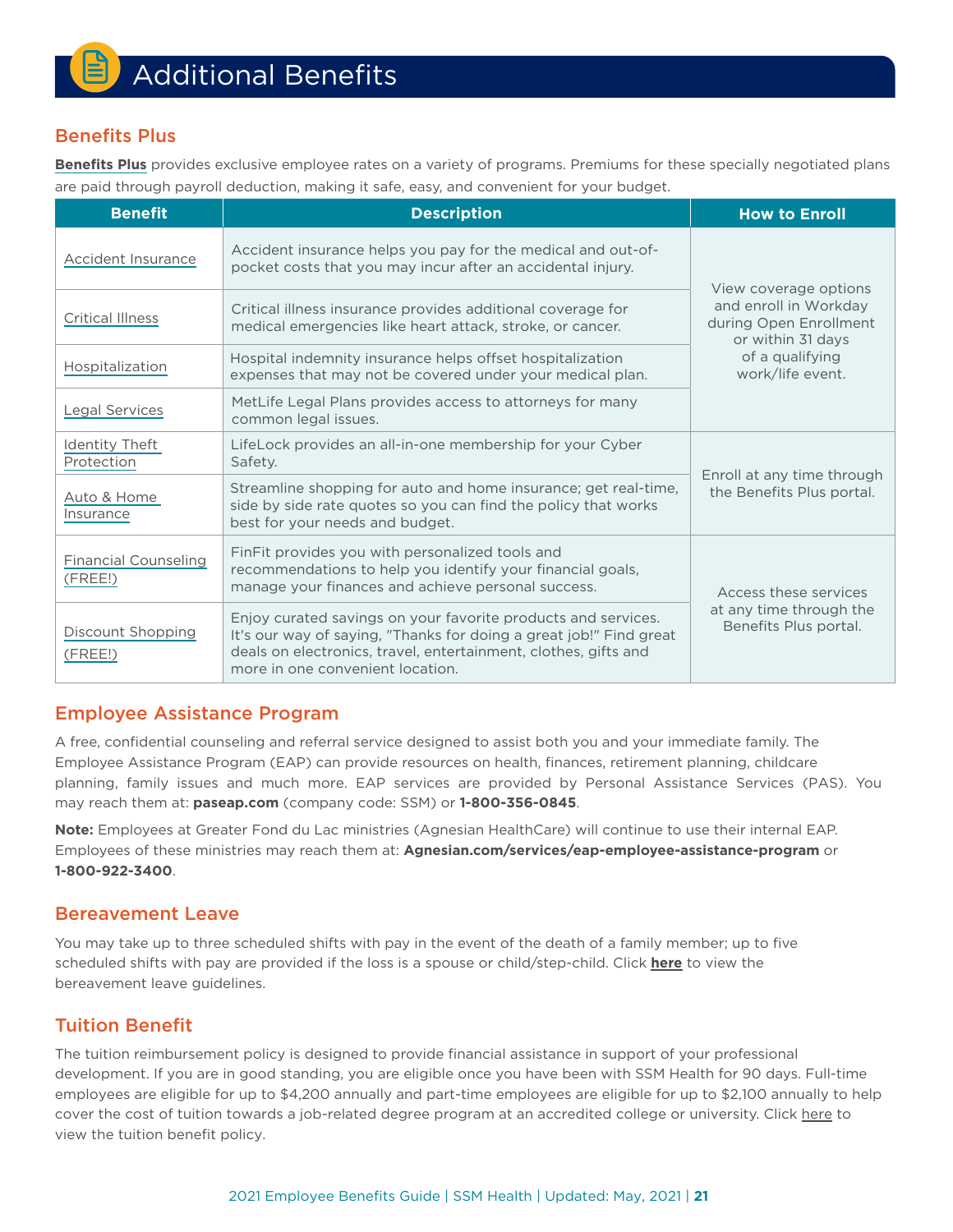### Adoption Reimbursement

You may be reimbursed for normal agency and legal fees incurred to adopt a minor child, up to the maximum benefit, set at the cost of an uncomplicated childbirth.

### Virtual Visits

Online virtual visits are a quick, affordable and convenient way to connect with trusted SSM Health providers and receive treatment for common, non-urgent medical conditions. The virtual visit guides patients through an adaptive interview, asking only relevant questions about their symptoms, just like an in-person office visit. SSM Health employee health plan members: \$10 Non-members: \$25

### Wellness Resources

Comprehensive wellness information and resources to assist you with your own well-being and work-life concerns are available in Workday through the Well-Being and Self-Care app.